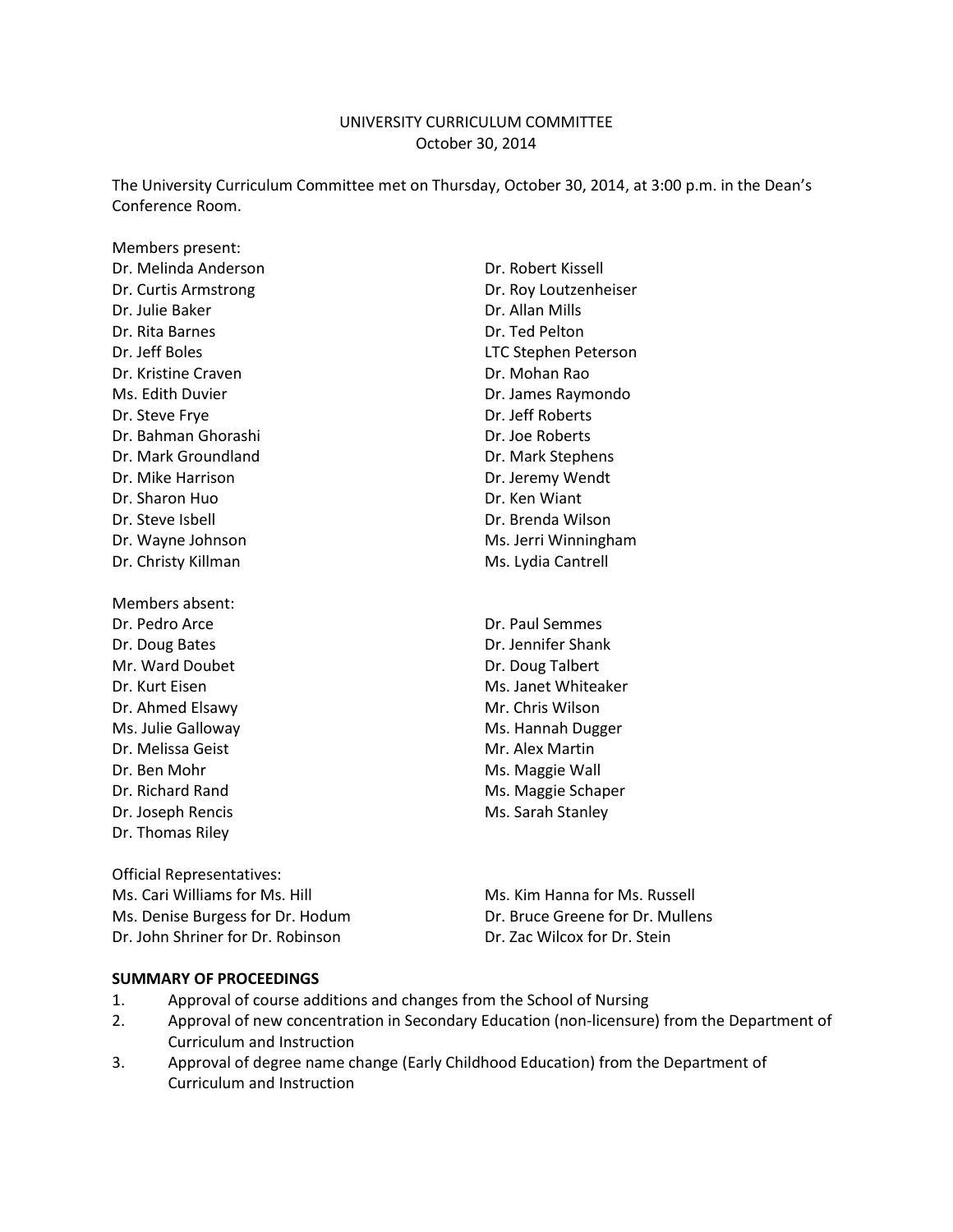- 4. Approval of new concentration in Early Childhood Education (non-licensure) from the Department of Curriculum and Instruction
- 5. Approval of course additions and changes from the Department of Curriculum and Instruction
- 6. Approval of program name change (Special Education SE Interventionist K-8) from the Department of Curriculum and Instruction
- 7. Approval of curriculum deletion and changes from the Department of Curriculum & Instruction
- 8. Approval of course changes from the Department of Curriculum and Instruction
- 9. Approval of curriculum changes from the School of Agriculture
- 10. Approval of course and curriculum changes from the Department of Biology
- 11. Approval of course changes from the Department of Chemistry
- 12. Approval of course additions, deletions and curriculum changes from the Department of English
- 13. Approval of course additions from the Department of Communication
- 14. Approval of curriculum changes from the Department of Psychology
- 15. Approval of FLST 2520 as General Education Core Course in Humanities/Fine Arts from the General Education Committee

## **PROCEEDINGS**

## **1. Approval of Agenda as Revised**

Dr. Cravens requested that the Nursing proposal (item #10) be moved to Item #3 – moving all other items down one position.

**Motion.** Dr. Loutzenheiser moved to approve the agenda as revised. The motion was seconded by Dr. Johnson and carried.

## **2. Approval of September 25, 2014 minutes**

Motion. Dr. Raymondo moved to approve the September 25<sup>th</sup> minutes as submitted. The motion was seconded by Dr. Frye and carried.

## **3. Approval of Course Additions and Changes from the School of Nursing**

In two memorandums dated October 22, 2014, approval was requested for the following:

## Course Addition:

NURS 3060 Breastfeeding and Lactation Management Lec. 2, Credit 2 This elective course in nursing for students of all disciplines is designed to introduce and provide indepth knowledge on breastfeeding and human lactation.

**Motion.** Dr. Shriner moved to approve the addition effective Fall 2015. The motion was seconded by Dr. Isbell and carried.

Course Addition and Changes: NURS 4431: Health Care of Communities Lab Lab 9, Credit 3. Co-Requisite: NURS 4430 Prerequisites: (Course or Test: [NURS](https://tturedss1.tntech.edu/pls/PROD/bwckctlg.p_display_courses?term_in=201510&one_subj=NURS&sel_subj=&sel_crse_strt=4000&sel_crse_end=4000&sel_levl=&sel_schd=&sel_coll=&sel_divs=&sel_dept=&sel_attr=) 4000 Minimum Grade of D May not be taken concurrently. and Course or Test: [NURS](https://tturedss1.tntech.edu/pls/PROD/bwckctlg.p_display_courses?term_in=201510&one_subj=NURS&sel_subj=&sel_crse_strt=4001&sel_crse_end=4001&sel_levl=&sel_schd=&sel_coll=&sel_divs=&sel_dept=&sel_attr=) 4001 Minimum Grade of D May not be taken concurrently.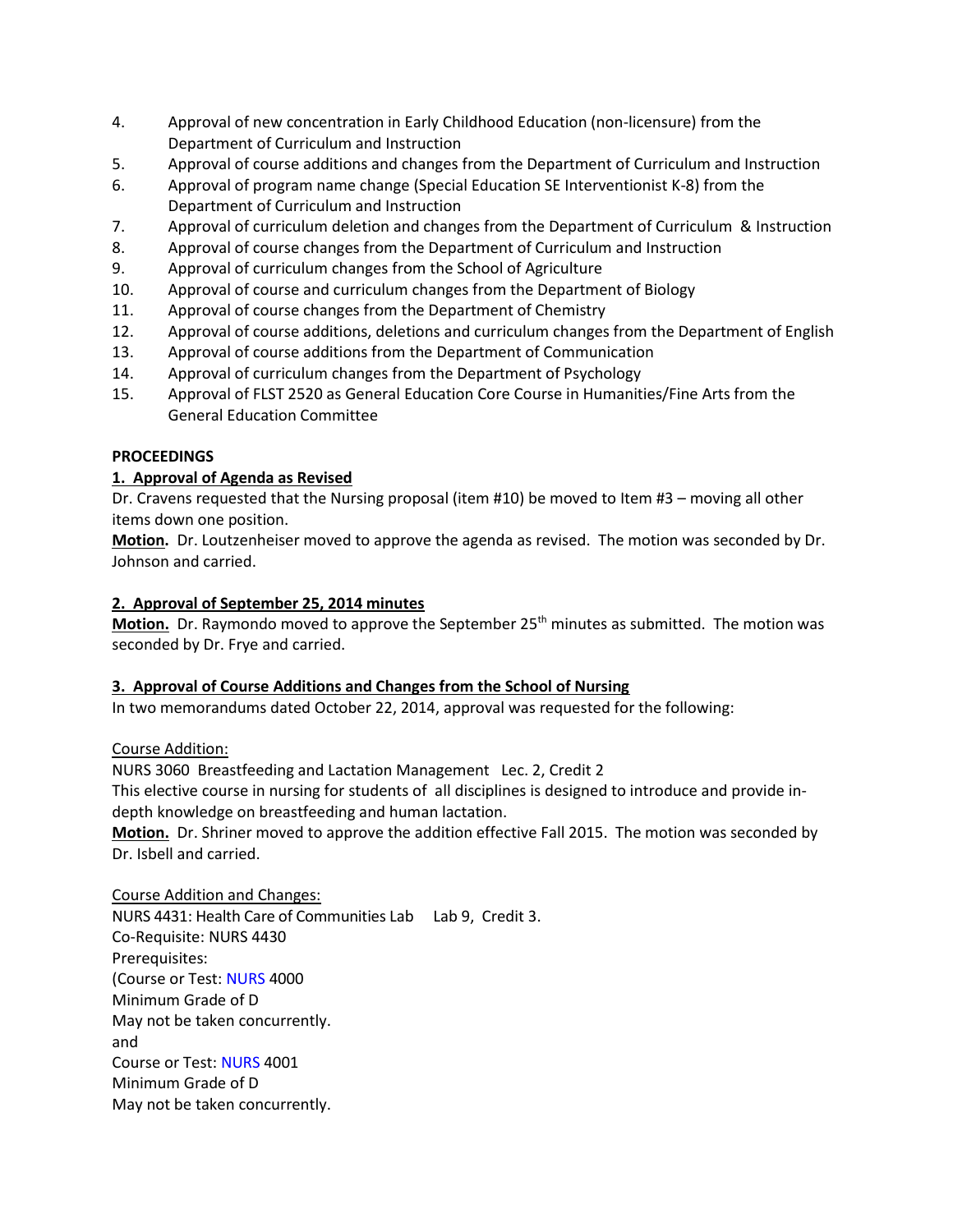and Course or Test: [NURS](https://tturedss1.tntech.edu/pls/PROD/bwckctlg.p_display_courses?term_in=201510&one_subj=NURS&sel_subj=&sel_crse_strt=4100&sel_crse_end=4100&sel_levl=&sel_schd=&sel_coll=&sel_divs=&sel_dept=&sel_attr=) 4100 Minimum Grade of D May not be taken concurrently. and Course or Test: [NURS](https://tturedss1.tntech.edu/pls/PROD/bwckctlg.p_display_courses?term_in=201510&one_subj=NURS&sel_subj=&sel_crse_strt=4101&sel_crse_end=4101&sel_levl=&sel_schd=&sel_coll=&sel_divs=&sel_dept=&sel_attr=) 4101 Minimum Grade of D May not be taken concurrently. and Course or Test: [NURS](https://tturedss1.tntech.edu/pls/PROD/bwckctlg.p_display_courses?term_in=201510&one_subj=NURS&sel_subj=&sel_crse_strt=4230&sel_crse_end=4230&sel_levl=&sel_schd=&sel_coll=&sel_divs=&sel_dept=&sel_attr=) 4230 Minimum Grade of D May not be taken concurrently.)

#### CATALOG DESCRIPTION:

Organization and delivery of nursing care to individuals, families, and groups in a variety of community health care settings.

Course Changes: NURS 4430 Health Care of Communities Lec. 3, Credit 3 *Change* Co-requisite from NURS 4351 to NURS 4431. Prerequisites remain the same (see below).

Corequisites: [NURS 4351](https://tturedss1.tntech.edu/pls/PROD/bwckctlg.p_display_courses?term_in=201510&one_subj=NURS&sel_subj=&sel_crse_strt=4351&sel_crse_end=4351&sel_levl=&sel_schd=&sel_coll=&sel_divs=&sel_dept=&sel_attr=) NURS 4431

Prerequisites: General Requirements: (Course or Test: [NURS](https://tturedss1.tntech.edu/pls/PROD/bwckctlg.p_display_courses?term_in=201510&one_subj=NURS&sel_subj=&sel_crse_strt=4000&sel_crse_end=4000&sel_levl=&sel_schd=&sel_coll=&sel_divs=&sel_dept=&sel_attr=) 4000 Minimum Grade of D May not be taken concurrently. and Course or Test: [NURS](https://tturedss1.tntech.edu/pls/PROD/bwckctlg.p_display_courses?term_in=201510&one_subj=NURS&sel_subj=&sel_crse_strt=4001&sel_crse_end=4001&sel_levl=&sel_schd=&sel_coll=&sel_divs=&sel_dept=&sel_attr=) 4001 Minimum Grade of D May not be taken concurrently. and Course or Test: [NURS](https://tturedss1.tntech.edu/pls/PROD/bwckctlg.p_display_courses?term_in=201510&one_subj=NURS&sel_subj=&sel_crse_strt=4100&sel_crse_end=4100&sel_levl=&sel_schd=&sel_coll=&sel_divs=&sel_dept=&sel_attr=) 4100 Minimum Grade of D May not be taken concurrently. and Course or Test: [NURS](https://tturedss1.tntech.edu/pls/PROD/bwckctlg.p_display_courses?term_in=201510&one_subj=NURS&sel_subj=&sel_crse_strt=4101&sel_crse_end=4101&sel_levl=&sel_schd=&sel_coll=&sel_divs=&sel_dept=&sel_attr=) 4101 Minimum Grade of D May not be taken concurrently. and Course or Test: [NURS](https://tturedss1.tntech.edu/pls/PROD/bwckctlg.p_display_courses?term_in=201510&one_subj=NURS&sel_subj=&sel_crse_strt=4230&sel_crse_end=4230&sel_levl=&sel_schd=&sel_coll=&sel_divs=&sel_dept=&sel_attr=) 4230 Minimum Grade of D May not be taken concurrently.)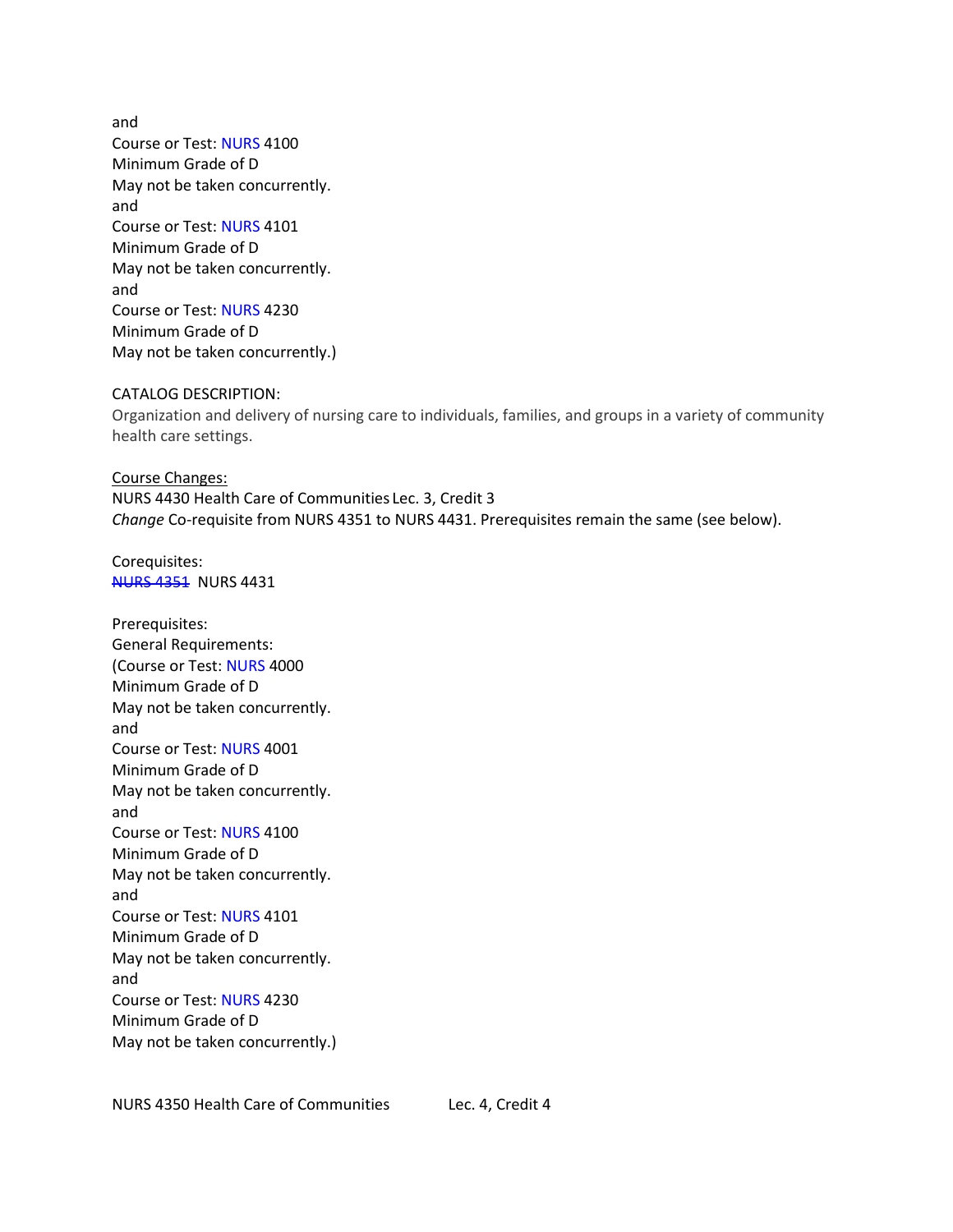NURS 4351-Health Care of Communities: Lab Lab 9, Credit 3

#### *Change to:*

NURS 4350 Health Care of Communities (for RN-BSN Students) Lec. 4, Credit 4 Focus on the dynamics and nursing needs of individuals, families, communities, national, and international groups. **(**for RN-BSN Students)

## NURS 4351-Health Care of Communities: Lab (for RN-BSN Students) Lab 9, Credit 3

Organization and delivery of nursing care to individuals, families, and groups in a variety of community health care settings. (for RN-BSN Students)

**Motion.** Dr. Hanna, representing Ms. Russell, moved to approve the addition and changes effective Fall 2015. The motion was seconded by Dr. Anderson.

## **4. Approval of B.S.ED. Secondary Education New Concentration (non-licensure) from the Department of Curriculum and Instruction**

In a memorandum dated September 30, 2014, approval was requested for the following:

#### Program Addition:

Establish a concentration in Secondary Education (non-licensure) within the College of Education Bachelors Program.

(Program of study on file in the Office of the Provost)

**Motion.** Dr. Wendt moved to approve the addition effective Fall 2015. The motion was seconded by Dr. Groundland and carried.

**5. Approval of Degree Program Name Change from the Department of Curriculum and Instruction** In a memorandum dated June 4, 2014, approval was requested for the following:

#### Program Name Change:

From: Child and Family Studies To: Early Childhood Education

**Motion.** Dr. Wendt moved to approve the change effective Fall 2015. The motion was seconded by Dr. Boles and carried.

## **6. Approval of New Degree Concentration in Early Childhood Education (non-licensure) from the Department of Curriculum and Instruction**

In a memorandum dated September 30, 2014, approval was requested for the following:

#### New Degree Concentration:

Establish a concentration in Early Childhood Education (non-licensure) within the Education Bachelors Program, B.S.

**Motion.** Dr. Wendt moved to approve the concentration effective Fall 2015. The motion was seconded by Dr. Killman and carried.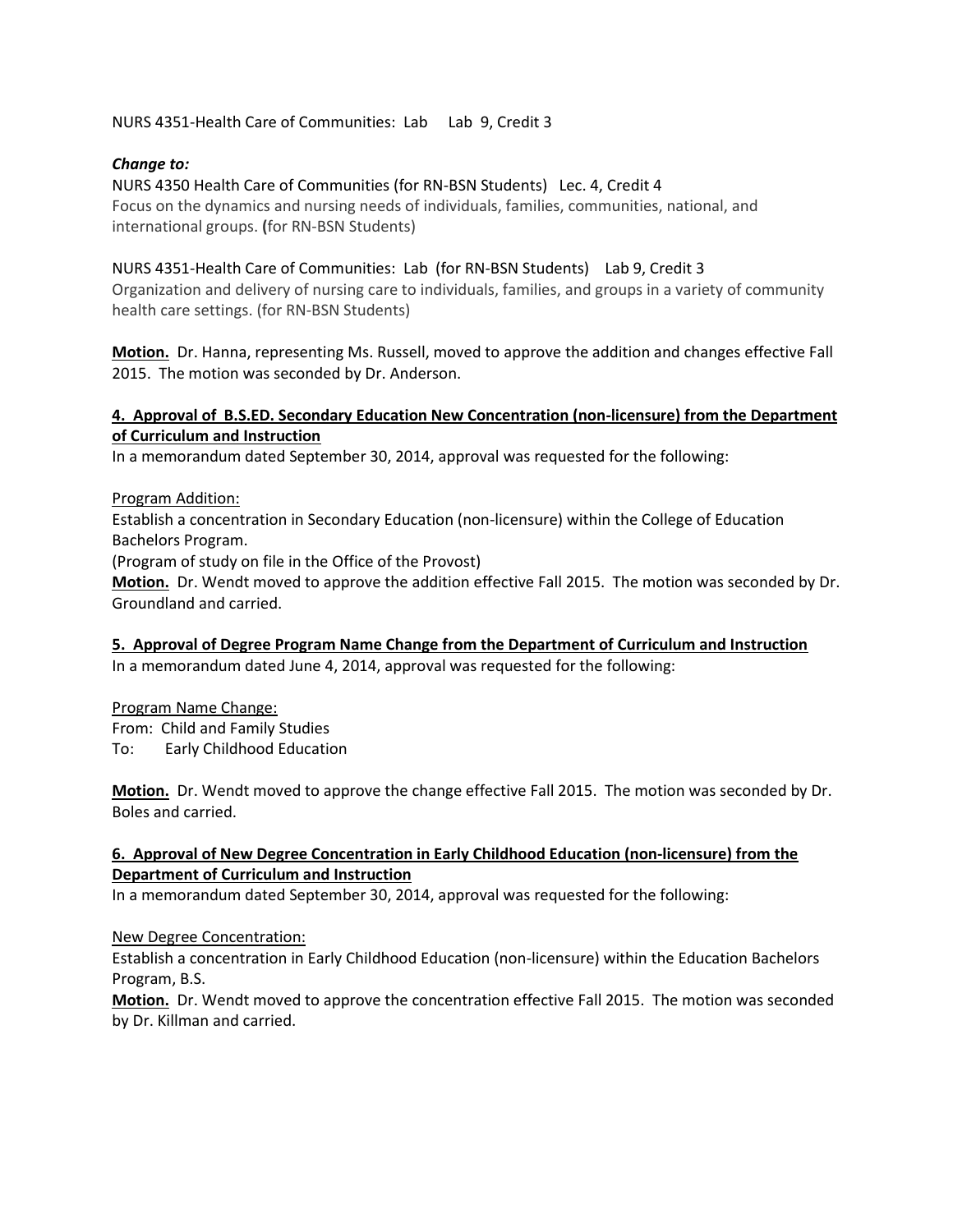#### **7. Approval of Course Additions and Changes from the Department of Curriculum and Instruction**

In a memorandum dated September 30, 2014, approval was requested for the following:

#### Course Additions:

ECED 4221. Early Intervention Field Experience Lab. 1. Credit 1. Prerequisite: ECED 4210. Co-requisite: ECED 4220. Gain perspectives of children, families, and professionals in the early intervention system. Field experience focuses on family/professional interactions and implementation of IFSP goals.

ECED 4260. Early Childhood Program Leadership, Administration, and Assessment Lec. 8. Credit 8.

Prerequisite: CFS 2400/2410. Course content focuses on early childhood leadership skills, administration, and assessment. Participants gain knowledge and skills in the planning, implementation, and evaluation of early childhood programs. In addition, assessment of administrator knowledge, skills, and experience will be conducted.

ECED 4270. Early Childhood Internship I Lab. 5. Credit 5. Prerequisites: ECED 4210, ECED 4220, ECED 4221, ECED 4260. Co-requisite: ECED 4280. Supervised work experience in an early childhood related field with professional-level responsibilities.

ECED 4280. Early Childhood Internship II Lab. 7. Credit 7. Prerequisites: ECED 4210, ECED 4220, ECED 4221, ECED 4260. Co-requisite: ECED 4270. Continued, supervised work experience in an early childhood related field with professional-level responsibilities.

*ECED 4230(5230*). Early Intervention I Lec. 3. Credit 3.

Prerequisite: CFS 2400/2410. Methods of service delivery for infants and toddlers with developmental delays and their families. Effective consultation, trans-disciplinary collaboration, service coordination, family centeredness, and culturally responsive practices.

*ECED 4240(5240*). Early Intervention II Lec. 3. Credit 3. Prerequisite: ECED 4210(5210). Co-requisite: ECED 4221. Best practices in early intervention for a variety of special needs. Methods and curriculum development to enable effective reciprocal relationships with families.

*ECED 4290(5290*). Community Connections Lec. 3. Credit 3. Prerequisite: CFS 2400/2410. Survey of community resources for families and young children, with an emphasis on federal, state, and local programs.

**Motion.** Dr. Wendt moved to approve the additions effective Fall 2015.

Due to the change in course content and credit hours, Ms. Burgess suggested assigning new course numbers changing ECED 4210(5210) to ECED 4230(5230);ECED 4220(5220) to ECED 4240(5240); and ECED 4250(5250) to ECED 4290(5290) and list as new courses.

Dr. Wendt agreed and gave new course numbers (as shown above in italics).

Dr. Groundland seconded and motion and the motion carried.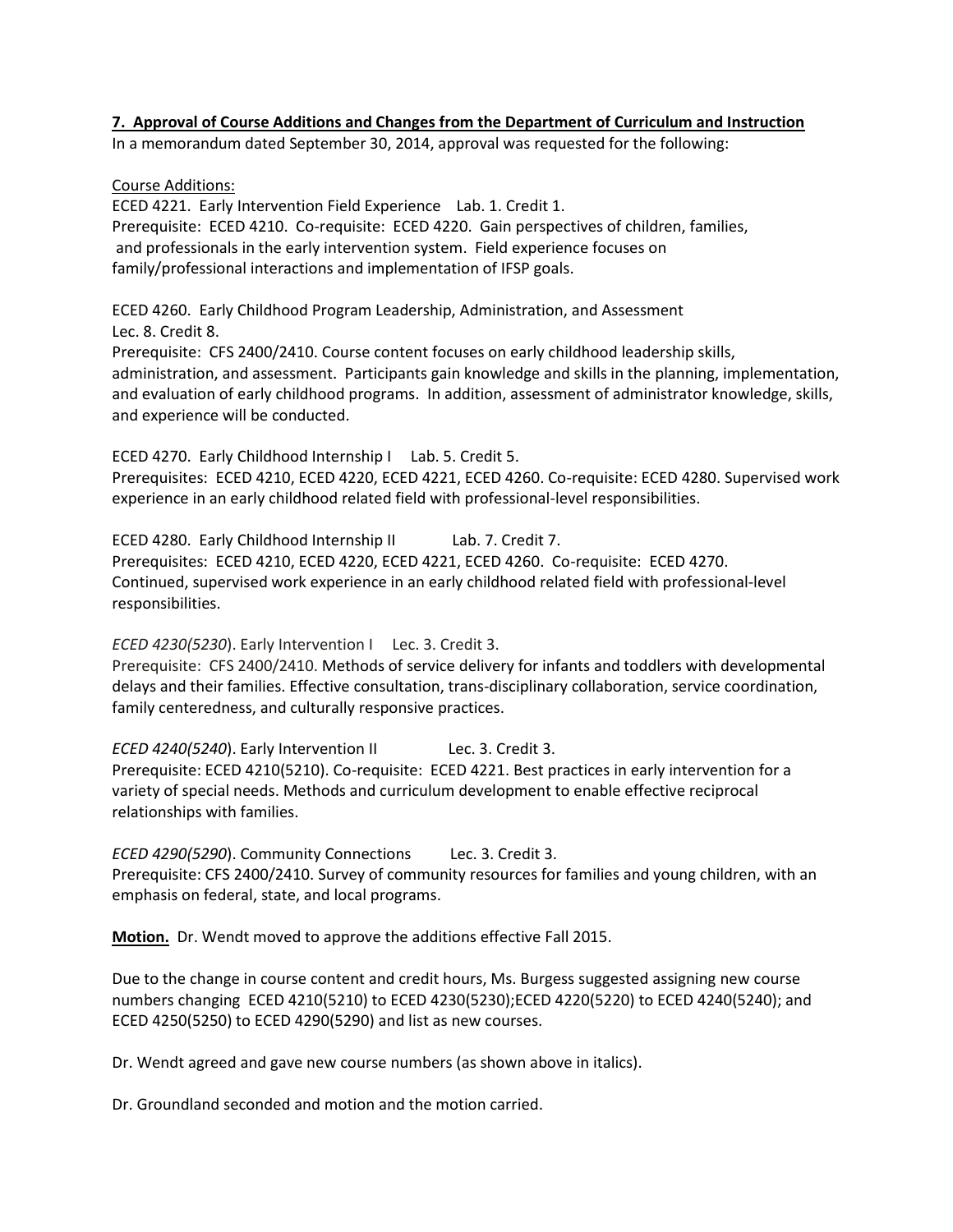## **8. Approval of Program Name Change from the Department of Curriculum and Instruction**

In a memorandum dated September 9, 2014, approval was requested for the following:

## Program Name Change:

From: Special Education SE Interventionist K-5

To: Special Education SE Interventionist K-8

**Motion.** Dr. Wendt moved to approve the change effective immediately. The motion was seconded by Dr. Joe Roberts.

It was requested that the effective date be changed to Fall 2015. Dr. Wendt and the seconder accepted this as a friendly amendment. A vote was taken and the motion carried.

**9. Approval of Curriculum Deletion and Changes from the Department of Curriculum and Instruction** In a memorandum dated September 9, 2014, approval was requested for the following:

#### Curriculum Deletion: **Course Deletion**:

#### 1. **MDS/ESL**:

A. Remove LING 4531(5531) or TEAE 4501 requirement

#### Curriculum Changes:

#### **1. MDS/ESL**:

#### A. **From**:

LING 4511(5511). Intro to Descriptive Ling (credit 3) or TEAE 4500. (credit 3)

#### **To**:

LING/ENGL 4511. Intro to Descriptive Ling (credit 3) or TEAE 4500. (credit 3)

#### B. **From**:

FREN 3510-France: The County & the People (credit 3) OR GERM 3520-Germany: The Country & the People (credit 3) OR SPAN 3510-Spain: The Country & the People (credit 3) OR SPAN 3550-Latin Amer: The Countries & the Peoples (credit 3)

#### **To**:

Choose six semester hours from the following:

FREN 3510-France: The County & the People (credit 3) GERM 3520-Germany: The Country & the People (credit 3) SPAN 3510-Spain: The Country & the People (credit 3) SPAN 3550-Latin Amer: The Countries & the Peoples (credit 3)

#### 2. **SEED/Mathematics**:

A. **From**: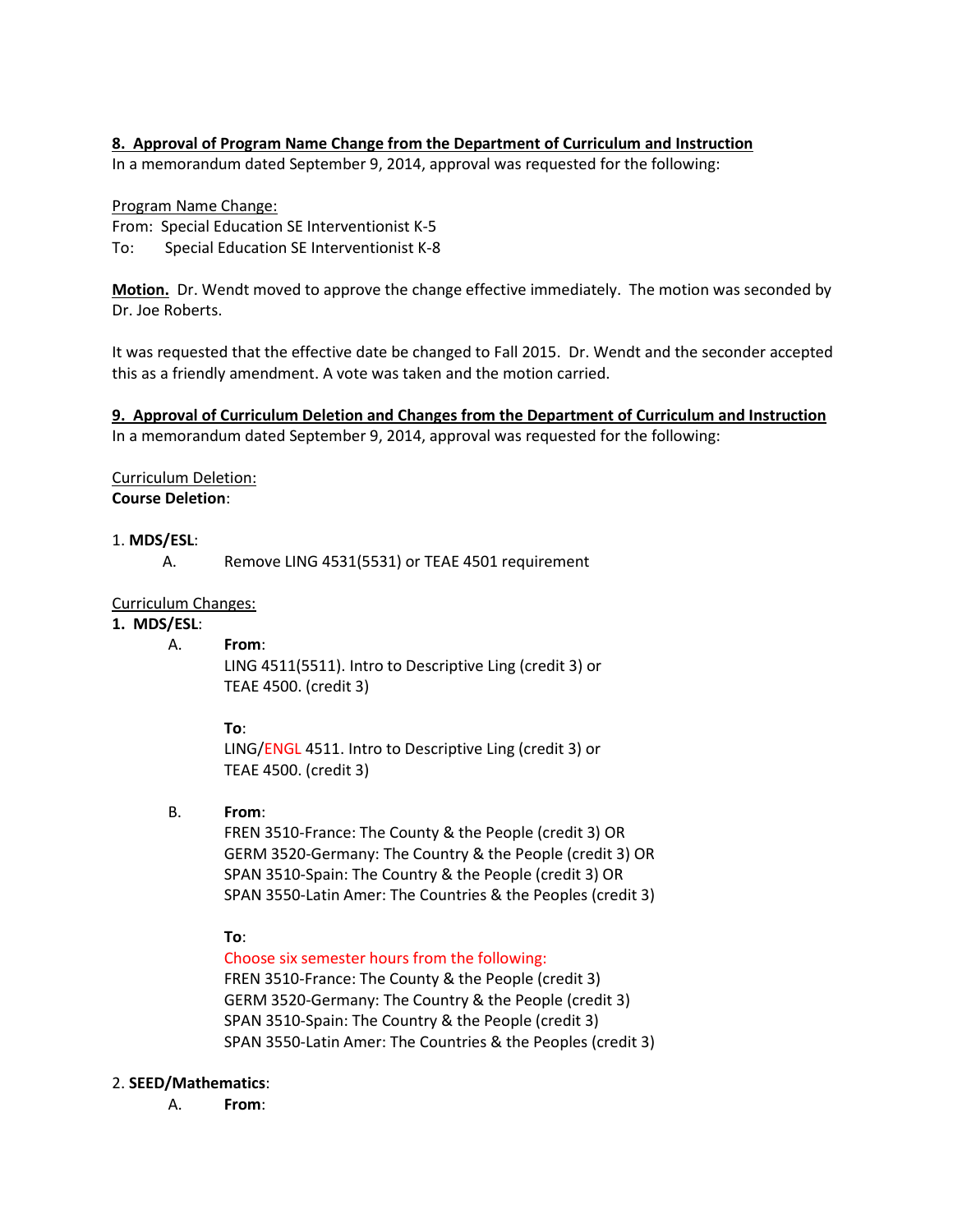ENGL 2230-British Literature (credit 3) OR ENGL 2330-World Literature (credit 3) OR SPAN 2550-Latin American Culture & Civiliz. (credit 3)

**To**:

ENGL 2230-British Literature (credit 3) OR ENGL 2330-World Literature (credit 3)

#### B. **From**:

ECON 2010-Principles of Microeconomics (credit 3) OR GEOG 1120-Human Geography (credit 3) OR POLS 1000-American Government (credit 3) OR PSY 2010-General Psychology (credit 3) OR SOC 1010-Introduction to Sociology (credit 3) OR SOC 1100-Introduction to Anthropology (credit 3) OR ANTH 1100-Introduction to Anthropology (credit 3) OR AGBE 2010-World Food and Society (credit 3) OR GEOG 1130-Geography of Natural Hazards (credit 3)

#### **To**:

Gen Ed Social/Behavioral Science (credit 3) \*This is listed both Freshman and Sophomore year. Please change both.

C. **From**: ART 1030-Art Appreciation (credit 3) OR MUS 1030-Music Appreciation (credit 3)

**To**:

Gen Ed Humanities/Fine Arts (credit 3)

#### 3. **SEED/Economics**:

#### A. **From**:

ANTH 1100-Introduction to Anthropology (credit 3) OR SOC 1100-Introduction to Anthropology (credit 3)

#### **To**:

ANTH 1100-Introduction to Anthropology (credit 3) OR SOC 1100-Introduction to Anthropology (credit 3) OR SOC 1010-Introduction to Sociology (credit 3)

#### 4. **SEED/Geography**:

A. **From**:

ANTH 1100-Introduction to Anthropology (credit 3)

**To**: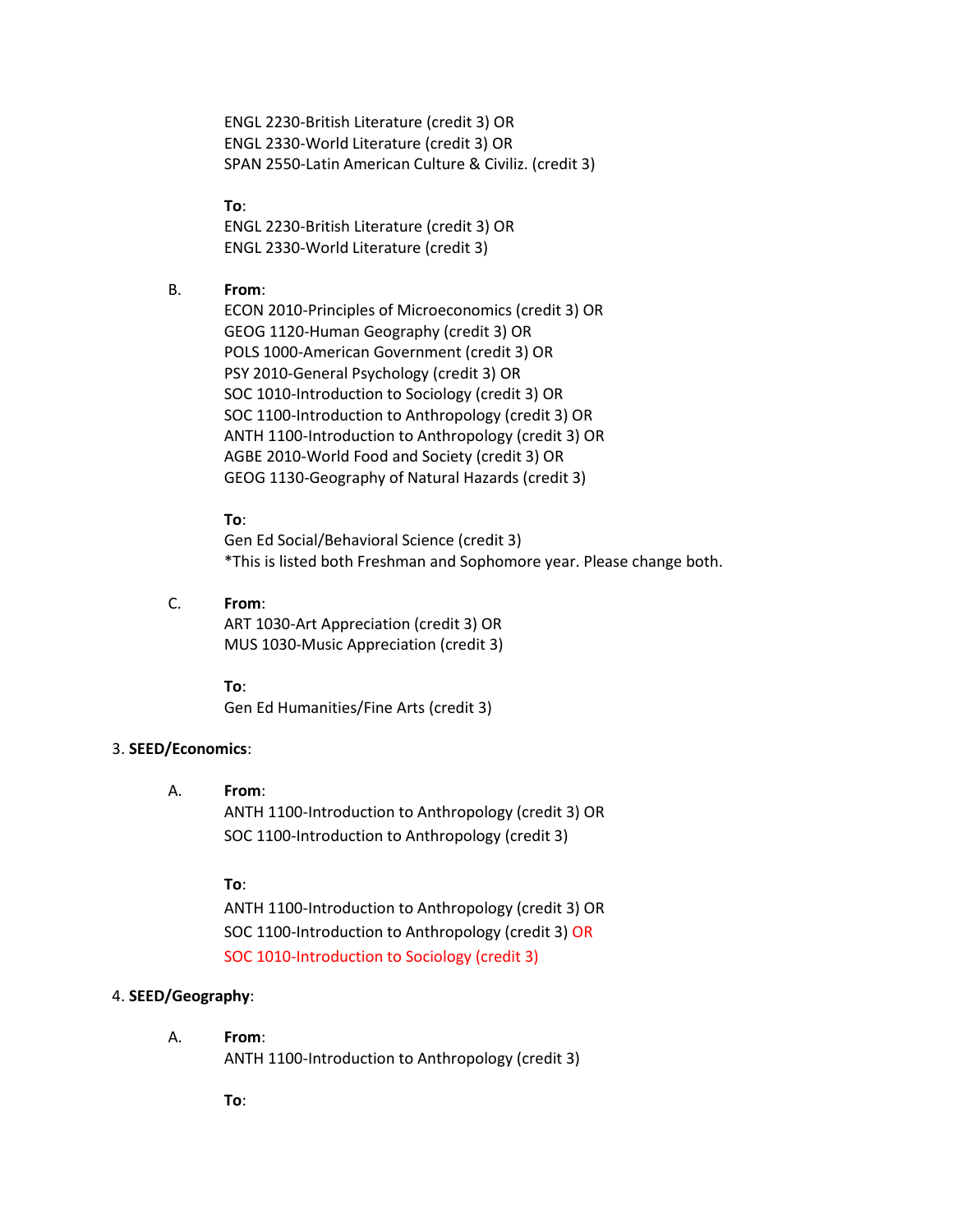ANTH 1100-Introduction to Anthropology (credit 3) OR SOC 1100-Introduction to Anthropology (credit 3) OR

SOC 1010-Introduction to Sociology (credit 3)

#### B. **From**:

HIST 4730(5730)-The Modern Middle East (credit 3) OR HIST 4740(5740)-History of Japan (credit 3) OR HIST 4750(5750)-History of China (credit 3) OR HIST 4760(5760)-Vietnam: It's Wars & Their Aftermath (credit 3)

#### **To**:

# HIST 4710-History of Africa (credit 3) OR

HIST 4730(5730)-The Modern Middle East (credit 3) OR HIST 4740(5740)-History of Japan (credit 3) OR HIST 4750(5750)-History of China (credit 3) OR HIST 4760(5760)-Vietnam: It's Wars & Their Aftermath (credit 3) OR HIST 4790(5790)-Latin America Studies (credit 3)

#### 5. **SEED/History**:

A. **From**: ANTH 1100-Introduction to Anthropology (credit 3)

#### **To**:

ANTH 1100-Introduction to Anthropology (credit 3) OR SOC 1100-Introduction to Anthropology (credit 3) OR

SOC 1010-Introduction to Sociology (credit 3)

#### 6. **SEED/Political Science**:

#### A. **From**:

ANTH 1100-Introduction to Anthropology (credit 3)

#### **To**:

ANTH 1100-Introduction to Anthropology (credit 3) OR SOC 1100-Introduction to Anthropology (credit 3) OR

SOC 1010-Introduction to Sociology (credit 3)

#### B. **From**:

HIST 4730(5730)-The Modern Middle East (credit 3) OR HIST 4740(5740)-History of Japan (credit 3) OR HIST 4750(5750)-History of China (credit 3) OR HIST 4760(5760)-Vietnam: It's Wars & Their Aftermath (credit 3)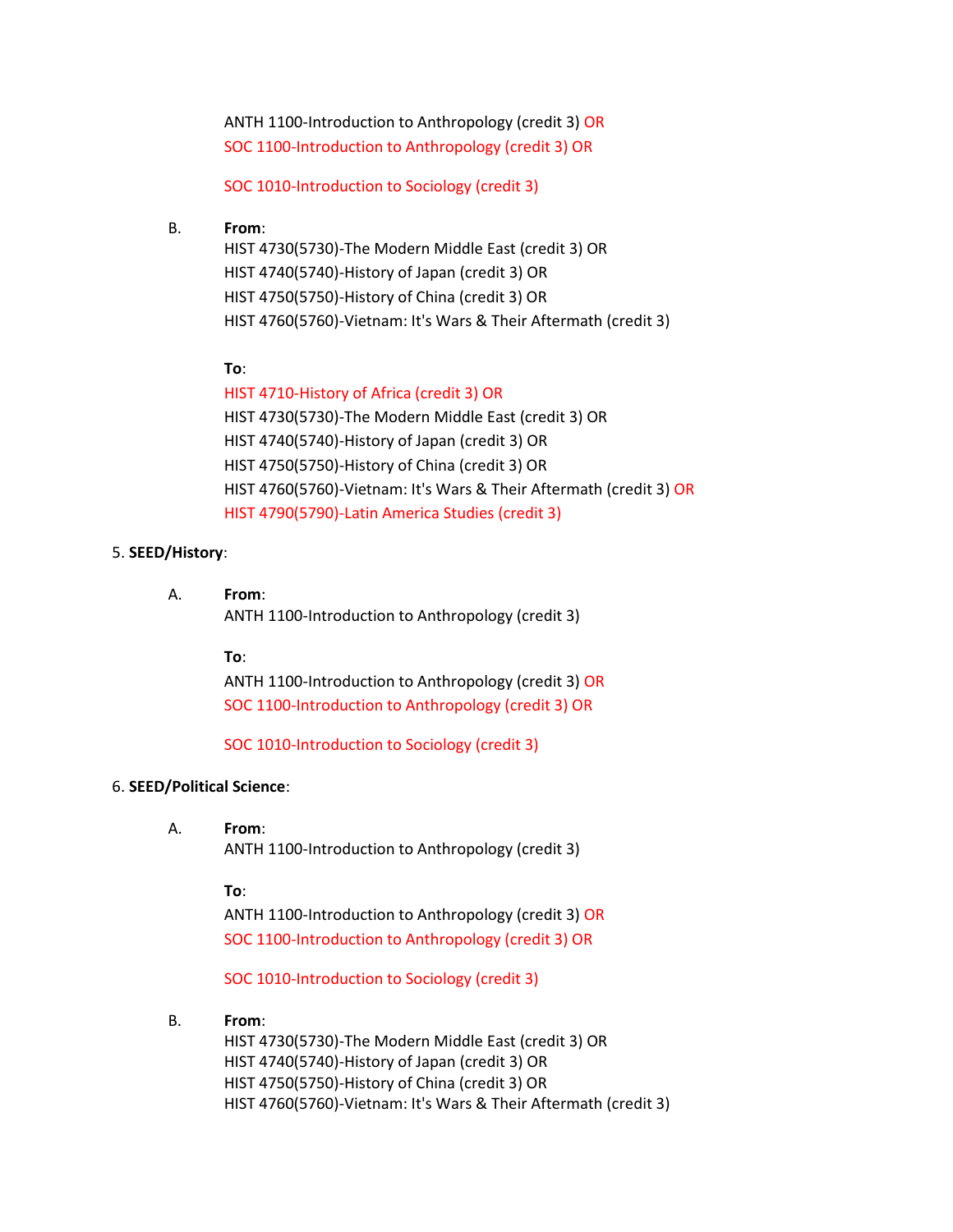#### **To**:

HIST 4710-History of Africa (credit 3) OR HIST 4730(5730)-The Modern Middle East (credit 3) OR HIST 4740(5740)-History of Japan (credit 3) OR HIST 4750(5750)-History of China (credit 3) OR HIST 4760(5760)-Vietnam: It's Wars & Their Aftermath (credit 3) OR HIST 4790(5790)-Latin America Studies (credit 3)

## C. **From**:

Elective (credit 5)

#### **To**:

FOED 3820-Field Exp. in Education (credit 2) in Junior Year

SPED 3000-Tchg Persons with Disab. In Reg Classroom (credit 3) in Senior Year

#### 7. **SEED/English**:

A. **From**: ENG 4700-Non-Western Literature (credit 3)

**To**:

ENGL 4700-Non-Western Literature (credit 3)

#### 8. **SEED/Physics**:

A. **From**: EDPY 3300-Evaluation & Guidance (credit 3)

> **To**: EDPY 2200-Educational Psychology (credit 3)

#### 9. **SEED/French**:

A. **From**: FOED 3800-Field Experiences in Education (credit 1-3)

### **To**:

FOED 3800-Field Experiences in Education (credit: one credit hour required)

#### 10. **SEED/German**:

A. **From**: FOED 3800-Field Experiences in Education (credit 1-3)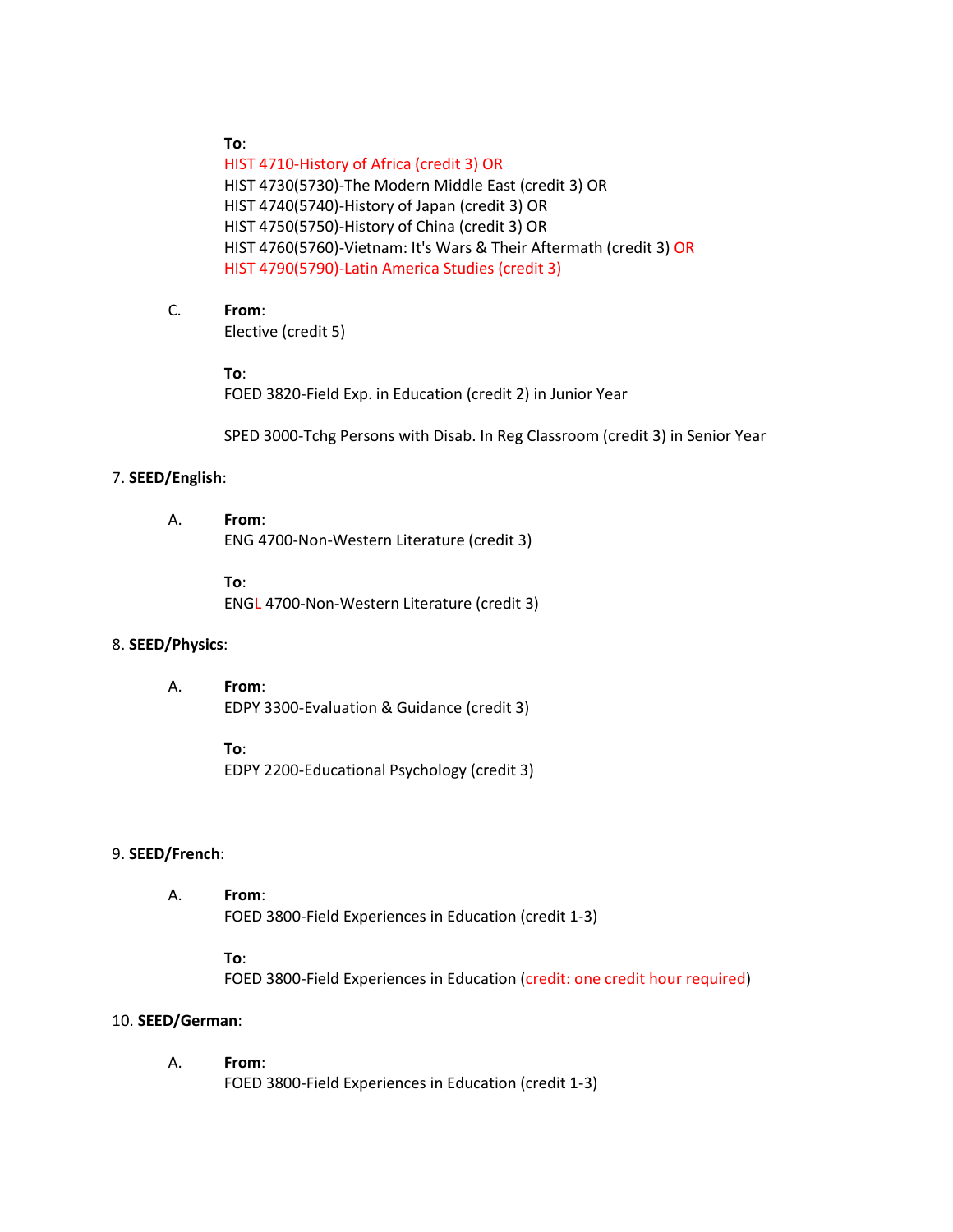**To**:

FOED 3800-Field Experiences in Education (credit: one credit hour required)

## 11. **SEED/Spanish**:

## A. **From**:

FOED 3800-Field Experiences in Education (credit 1-3)

**To**:

FOED 3800-Field Experiences in Education (credit: one credit hour required)

**Motion.** Dr. Wendt moved to approve the deletion and changes effective Fall 2015. The motion was seconded by Dr. Shriner and carried.

## **10. Approval of Course Changes from the Department of Curriculum and Instruction**

In a memorandum dated September 9, 2014, approval was requested for the following:

## Course Changes:

From:

CFS 3600. Family, Community &Professional Partnerships Lec. 2. Credit 2. Study of the development of alliances among families, childrens' and families' advocates, and professionals. The development of collaboration and communication skills, including conferencing and interviewing skills. (Same as HEC 352: Parent Education, prior to Fall 1998).

To:

CFS 3600. Family, Community &Professional Partnerships Lec. 2. Credit 2. Prerequisite: Full admission to the Teacher Education Program. Study of the development of alliances among families, childrens' and families' advocates, and professionals. The development of collaboration and communication skills, including conferencing and interviewing skills. (Same as HEC 352: Parent Education, prior to Fall 1998).

**Add**: Prerequisite: Full admission to the Teacher Education Program.

## **From**:

CUED 4120(5120). Materials and Methods for Teaching Speech and Theatre Lec. 3. Credit 3. Prerequisite: Full admission to the second level. Corequisite: FOED 3820. Principles, objectives, techniques, and evaluation in secondary school teaching of speech and elementary and secondary school teaching of theatre.

## **To**:

CUED 4120(5120). Materials and Methods for Teaching Speech and Theatre Lec. 3. Credit 3. Prerequisite: Full admission to the Teacher Education Program. Corequisite: FOED 3820. Principles, objectives, techniques, and evaluation in secondary school teaching of speech and elementary and secondary school teaching of theatre.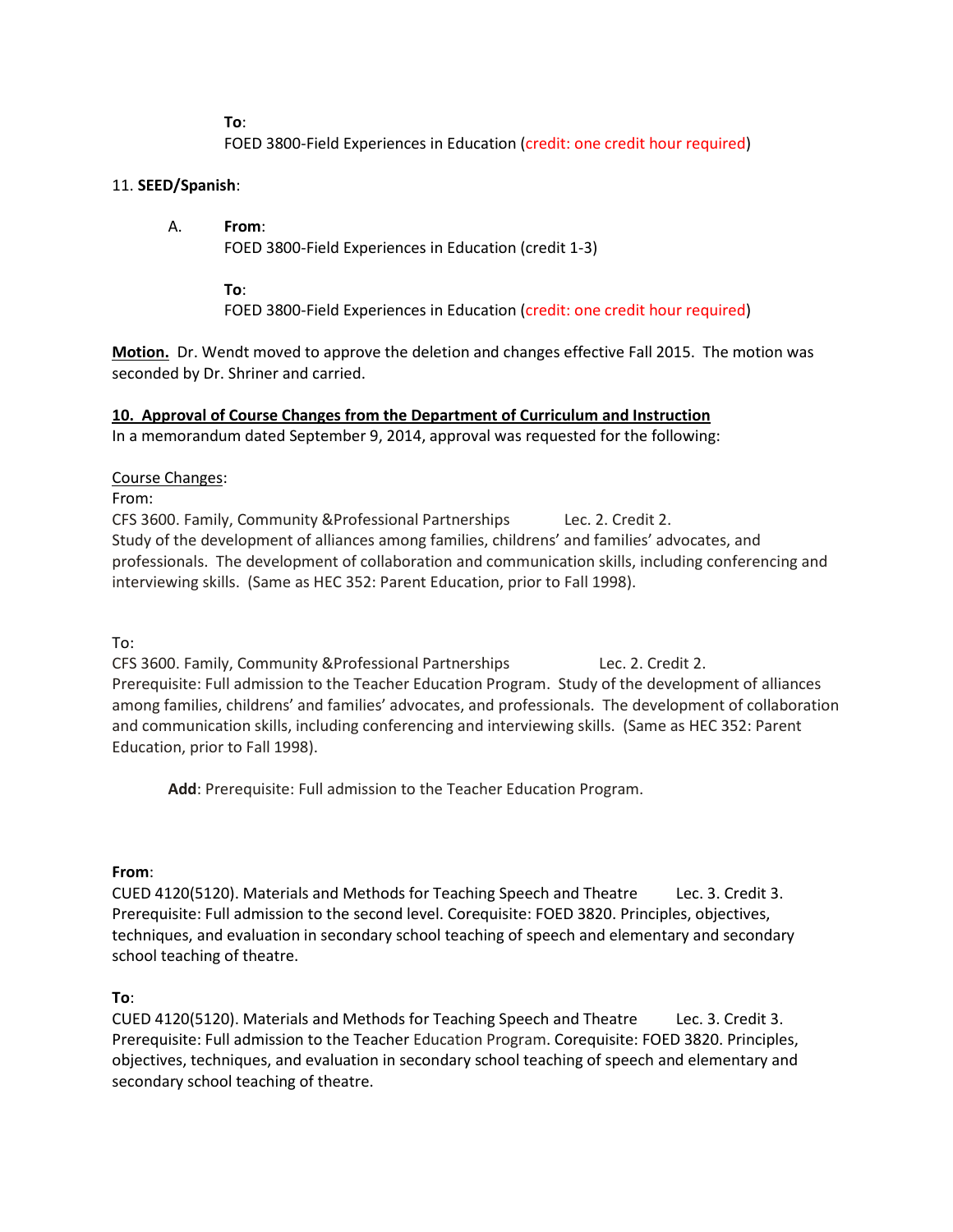**Delete**: "second level" wording in prerequisite. **Add**: "Teacher Education Program" wording to prerequisite.

#### **From:**

ECED 3211. Practicum: Procedures for Infants, Toddlers & Preschoolers Cross-listing: ECSP 3211 Lab.8. Credit 1.

Prerequisite: HEC 2200, CFS 2400, and ECED 3001 or the equivalents. Corequisite: ECSP 3200 or ECED 3200. Supervised teaching and intervening with infants, toddlers, and preschoolers and their families in varied educational settings.

## **To:**

ECED 3211. Practicum: Procedures for Infants, Toddlers & Preschoolers Cross-listing: ECSP 3211 Lab.8. Credit 1.

Prerequisite: HEC 2200, CFS 2400, or the equivalents; Full admission to the Teacher Education Program. Corequisite: ECED 3001, ECSP 3200 or ECED 3200. Supervised teaching and intervening with infants, toddlers, and preschoolers and their families in varied educational settings. A minimum grade of B is required to meet degree requirements.

**Delete**: ECED 3001 as a prerequisite. **Add**: "Full admission to the Teacher Education Program" as prerequisite. Add "ECED 3001" as a corequisite. Add "A minimum grade of B is required to meet degree

requirements" to course description.

#### From:

ECED 3301. Math, Science, Social Studies for the Young Child Lec. 7. Credit 7. Developmentally appropriate materials and methods for integrated learning experiences in mathematics, science and social studies. Focus is on diverse and inclusive populations ages B-8. Includes practicum experiences.

#### **To:**

ECED 3301. Math, Science, Social Studies for the Young Child Lec. 7. Credit 7. Prerequisite: Full admission to the Teacher Education Program. Corequisite: ECED 3310. Developmentally appropriate materials and methods for integrated learning experiences in mathematics, science and social studies. Focus is on diverse and inclusive populations ages B-8.

**Delete**: Includes practicum experiences. **Add**: Prerequisite: Full admission to the Teacher Education Program. Corequisite: ECED 3310.

#### **From:**

ECED 3310. Practicum: Concepts for Young Children Lab. 4. Credit 1. Corequisite: READ 3311. Full admission to the Teacher Education Program. Supervised teaching of integrated learning experiences in appropriate settings for preschooler-Grade 4 students.

#### **To:**

ECED 3310. Practicum: Concepts for Young Children Lab. 4. Credit 1. Corequisite: ECED 3301. Full admission to the Teacher Education Program. Supervised teaching of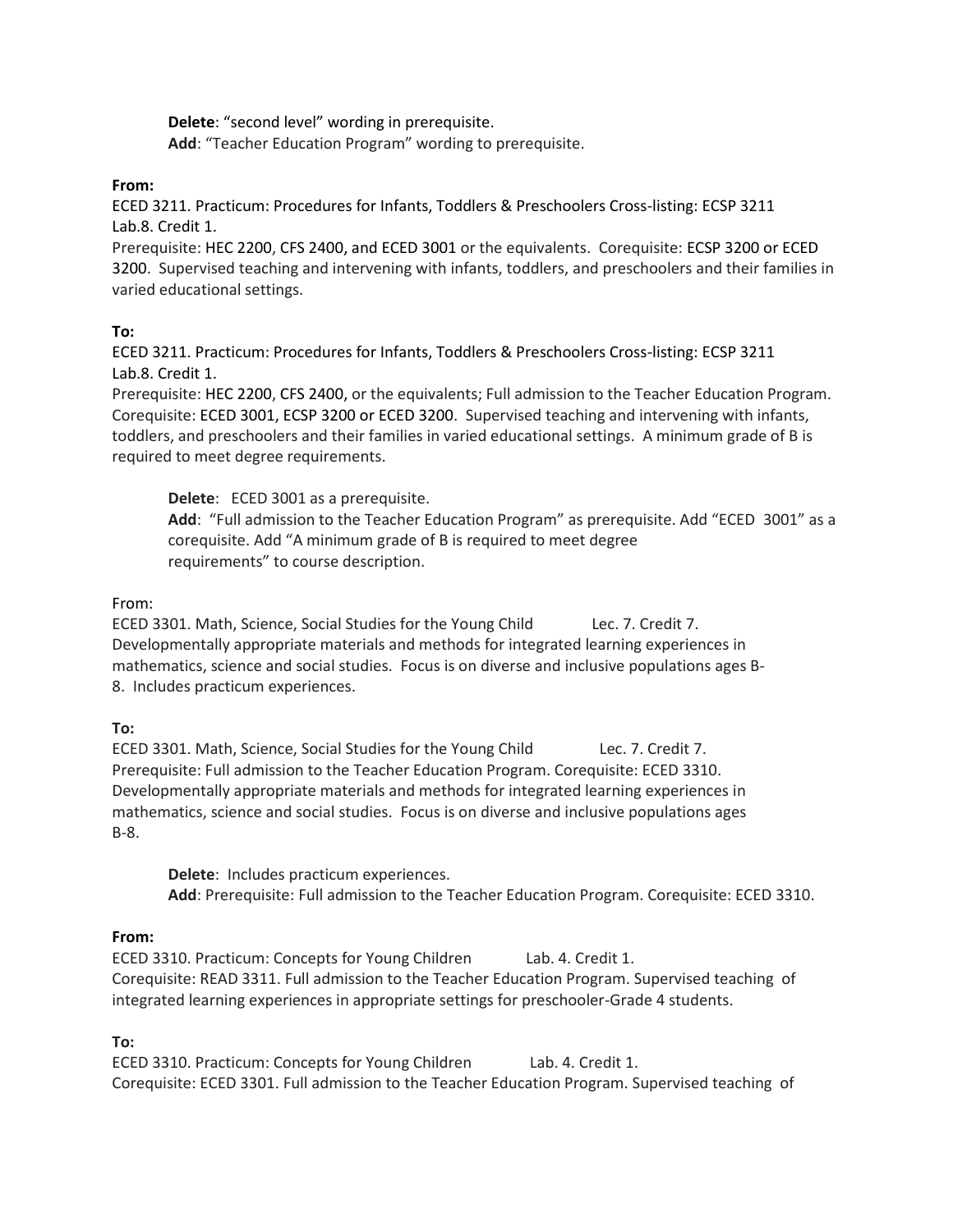integrated learning experiences in appropriate settings for preschooler-Grade 4 students. A minimum grade of B is required to meet degree requirements.

**Delete**: READ 3311 as a corequisite. **Add**: Corequisite: ECED 3301. Add "A minimum grade of B is required to meet degree requirements." to course description.

## **From:**

ECED 4000. Developmentally Appropriate Practices: Birth-Preschool Cross-listing: ECSP 4000 Lec. 3. Lab. 3. Credit 3.

Prerequisite: Full admission to the Teacher Education Program. Corequisite: ECED 4100. Integrated learning experiences with emphasis on approaches, teaching strategies, and management.

## **To:**

ECED 4000. Developmentally Appropriate Practices: Birth-Preschool Cross-listing: ECSP 4000 Lec. 3. Lab. 3. Credit 3.

Prerequisite: Full admission to the Teacher Education Program. Integrated learning experiences with emphasis on approaches, teaching strategies, and management.

#### **Delete**: Corequisite: ECED 4100

## **From:**

ECED 4100. Developmentally Appropriate Practices: K-4 Cross-listing: ECSP 4100 Lec. 3. Lab. 4. Credit 3.

Prerequisite: Full admission to the Teacher Education Program. Corequisite: ECED 4000. Curriculum, instruction, management, and assessment for grades K-4 in diverse and inclusive settings. Includes practicum.

#### **To:**

ECED 4100. Developmentally Appropriate Practices: K-4 Cross-listing: ECSP 4100 Lec. 3. Lab. 4. Credit 3.

Prerequisite: Full admission to the Teacher Education Program. Curriculum, instruction, management, and assessment for grades K-4 in diverse and inclusive settings. Includes practicum. A minimum grade of B is required to meet degree requirements.

**Delete**: Corequisite: ECED 4000 **Add**: "A minimum grade of B is required to meet degree requirements." to course description.

#### **From:**

ECED 4870. Student Teaching I Cross Listing: ECSP 4870 Credit 5. Corequisite: ECED 4880 and ECED 4890. Activities directly related to teaching performance, planning and presenting lessons, directing study, and managing the classroom.

#### **To:**

ECED 4870. Student Teaching I Cross Listing: ECSP 4870 Credit 5.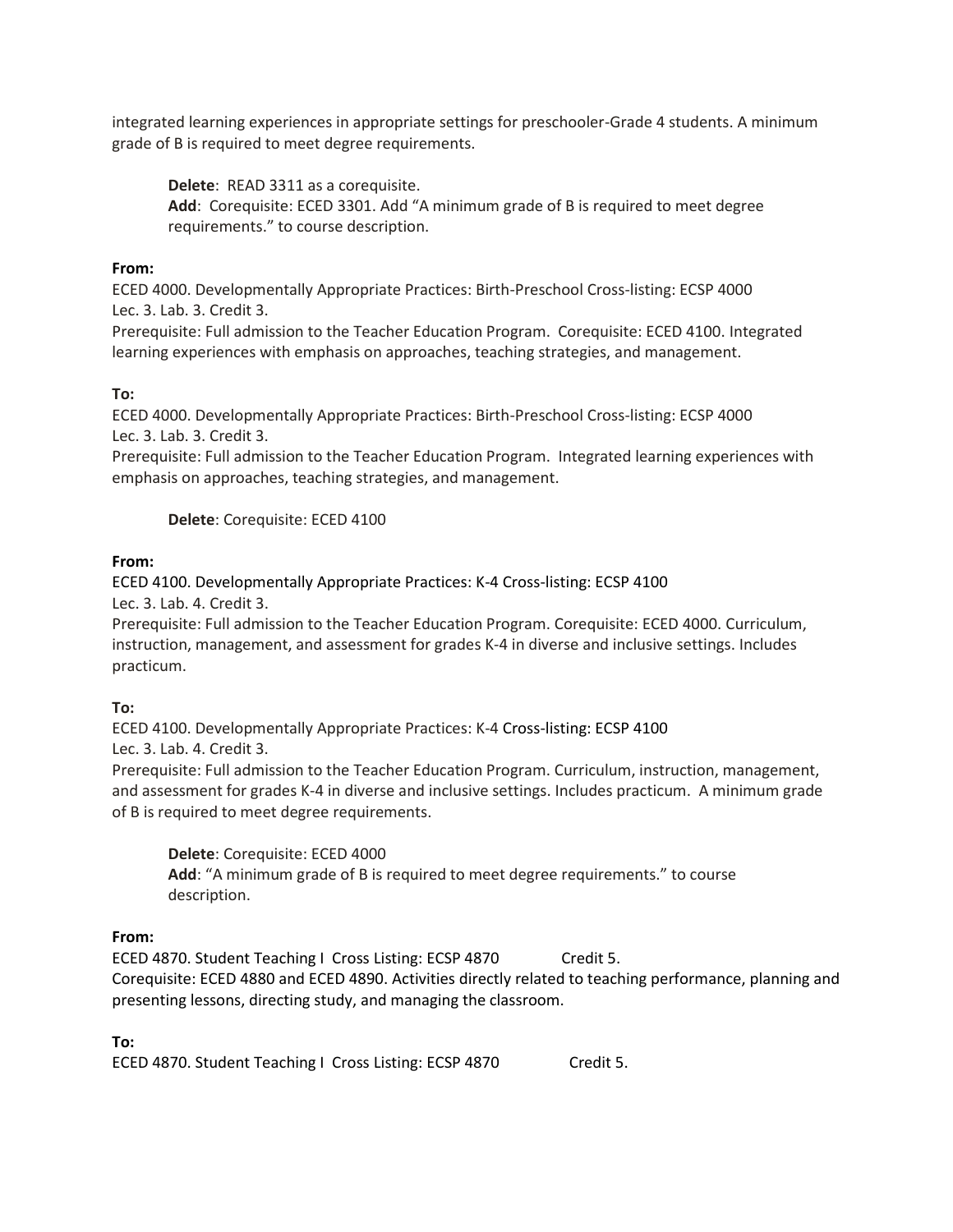Prerequisite: Full admission to the Teacher Education Program. Corequisite: ECED 4880 and ECED 4890. Activities directly related to teaching performance, planning and presenting lessons, directing study, and managing the classroom. *A minimum grade of B is required to meet degree requirements.*

**Add**: Prerequisite: Full admission to the Teacher Education Program.

## **From:**

ECED 4880 Student Teaching II Cross Listing: ECSP 4880 Credit 5. Corequisite: ECED 4870 and ECED 4890. Continuation of ECED 4870 in a different setting.

## **To:**

ECED 4880 Student Teaching II Cross Listing: ECSP 4880 Credit 5. Prerequisite: Full admission to the Teacher Education Program. Corequisite: ECED 4870 and ECED 4890. Continuation of ECED 4870 in a different setting.

**Add**: Prerequisite: Full admission to the Teacher Education Program.

## **From:**

ECED 4890 Student Teaching Seminar Credit 2. Corequisite: ECED 4870 and ECED 4880. Seminar on issues of student teaching with special emphasis on classroom management.

## To:

ECED 4890 Student Teaching Seminar Credit 2. Prerequisite: Full admission to the Teacher Education Program. Corequisite: ECED 4870 and ECED 4880. Seminar on issues of student teaching with special emphasis on classroom management.

**Add**: Prerequisite: Full admission to the Teacher Education Program.

## **From:**

ECSP 3001. Cross listing ECED 3001 Lec. 3. Credit 3. Prerequisite: Admission to the Teacher Education Program, HEC 2200. Survey of developmentally appropriate curricula for young children through age five with emphasis on creative activities, books and materials, toys, teacher-made resources, software, and specialized curricula for children with special needs.

## **To:**

ECSP 3001. Cross listing ECED 3001 Lec. 3. Credit 3. Prerequisite: Full admission to the Teacher Education Program, HEC 2200. Survey of developmentally appropriate curricula for young children through age five with emphasis on creative activities, books and materials, toys, teacher-made resources, software, and specialized curricula for children with special needs.

**Add**: "Full" wording to admission requirement.

## **From:**

ECSP 3211. Practicum: Procedures for Infants, Toddlers & Preschoolers Cross-listing: ECED 3211 Lab.1. Credit 1.

Prerequisite: HEC 2200, CFS 2400, and ECED 3001 or the equivalents. Corequisite: ECSP 3200 or ECED 3200. Supervised teaching and intervening with infants, toddlers, and preschoolers and their families in varied educational settings.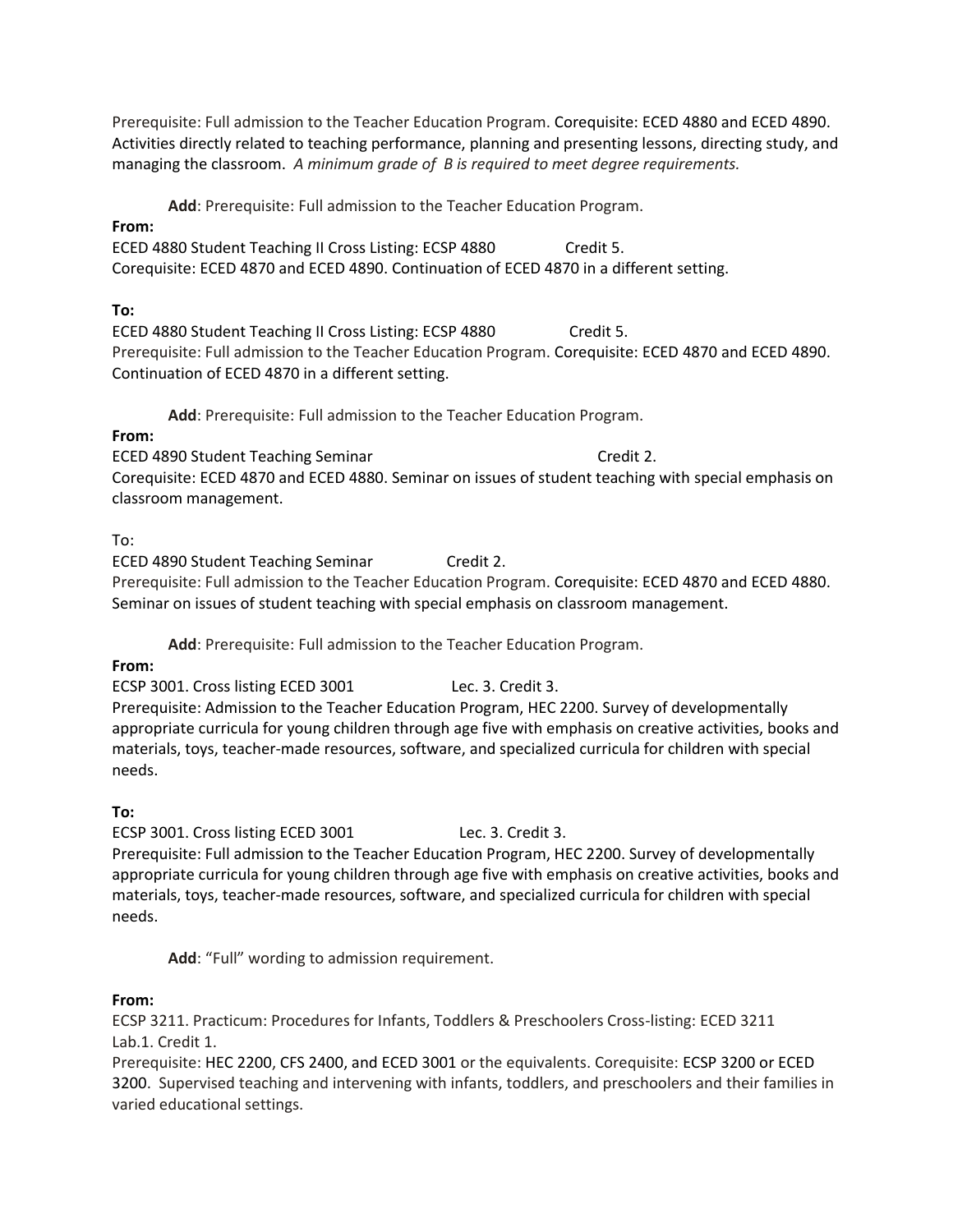## **To:**

ECSP 3211. Practicum: Procedures for Infants, Toddlers & Preschoolers Cross-listing: ECED 3211 Lab.1. Credit 1.

Prerequisite: HEC 2200, CFS 2400 or the equivalents, and Full admission to the Teacher Education Program. Corequisite: ECSP 3001, ECSP 3200 or ECED 3200. Supervised teaching and intervening with infants, toddlers, and preschoolers and their families in varied educational settings. A minimum grade of B is required to meet degree requirements.

**Delete**: "and ECED 3001" from prerequisite.

**Add**: "and Full admission to the Teacher Education Program." wording to prerequisite. Add "ECSP 3001" as corequisite. Add "A minimum grade of B is required to meet degree requirements." to course description.

## **From:**

ECSP 4000. Developmentally Appropriate Practices: Birth-Preschool Cross-listing: ECED 4000 Lec. 3. Lab. 3. Credit 3.

Prerequisite: Full admission to the Teacher Education Program. Corequisite: ECSP 4100. Integrated learning experiences with emphasis on approaches, teaching strategies, and management.

## **To:**

ECSP 4000. Developmentally Appropriate Practices: Birth-Preschool Cross-listing: ECED 4000 Lec. 3. Lab. 3. Credit 3.

Prerequisite: Full admission to the Teacher Education Program. Integrated learning experiences with emphasis on approaches, teaching strategies, and management.

## **Delete**: Corequisite: ECSP 4100

### **From:**

ECSP 4100. Developmentally Appropriate Practices: K-4 Cross-listing: ECED 4100

Lec. 3. Lab. 4. Credit 3.

Prerequisite: Full admission to the Teacher Education Program. Corequisite: ECSP 4000. Curriculum, instruction, management, and assessment for grades K-4 in diverse and inclusive settings. Practicum embedded into course.

## **To:**

ECSP 4100. Developmentally Appropriate Practices: K-4 Cross-listing: ECED 4100 Lec. 3. Lab. 4. Credit 3.

Prerequisite: Full admission to the Teacher Education Program. Curriculum, instruction, management, and assessment for grades K-4 in diverse and inclusive settings. Practicum embedded into course. A minimum grade of B is required to meet degree requirements.

**Delete**: Corequisite: ECSP 4000 **Add**: "A minimum grade of B is required to meet degree requirements." to course description.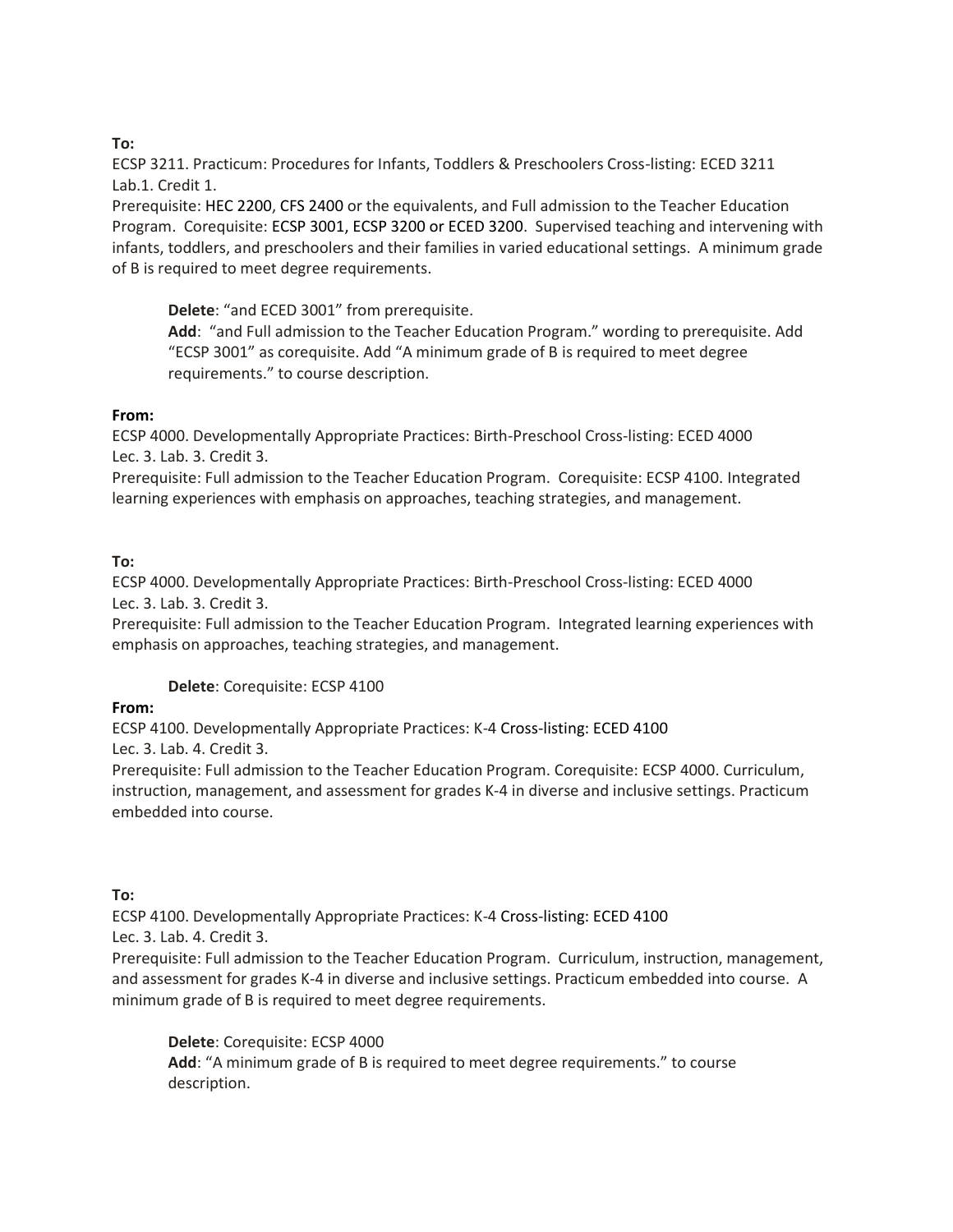#### **From:**

ECSP 4300(5300). Assessment of Young Children Cross-listing: ECED 4300(5300) Lec. 3. Credit 3. Prerequisite: Admission to the Teacher Education Program, CFS 2400, CFS 2410, or consent of instructor. Theories, principles and practices associated with child find, assessment, and evaluation of young children, their families, and their environments.

#### **To:**

ECSP 4300(5300). Assessment of Young Children Cross-listing: ECED 4300(5300) Lec. 3. Credit 3. Prerequisite: Full admission to the Teacher Education Program, CFS 2400, CFS 2410, or consent of instructor. Theories, principles and practices associated with child find, assessment, and evaluation of young children, their families, and their environments.

**Add**: "Full" wording to admission requirement.

#### **From:**

ECSP 4870. Student Teaching I Cross listing: ECED 4870 Credit 5. Corequisite: ECSP 4880 and ECSP 4890. Activities directly related to teaching performance, planning and presenting lessons, directing study, and managing the classroom. A grade of B is required to meet degree requirements.

#### **To:**

ECSP 4870. Student Teaching I Cross listing: ECED 4870 Credit 5. Prerequisite: Full admission to the Teacher Education Program. Corequisite: ECSP 4880 and ECSP 4890. Activities directly related to teaching performance, planning and presenting lessons, directing study, and managing the classroom. A *minimum* grade of B is required to meet degree requirements.

**Add**: Prerequisite: Full admission to the Teacher Education Program.

#### **From:**

ECSP 4871. Residency I Credit 5.

Prerequisite: FOED 3810 grade "B" or better, Corequisite: ECSP 4872. Performance based clinical experience in authentic settings involving planning appropriate instruction based on student's needs, creating a positive learning environment, communicating and collaborating with colleagues and others, effectively assessing student learning and reflecting on practice. A grade of B is required to meet degree requirements.

#### **To:**

ECSP 4871. Residency I Credit 5.

Prerequisite: ECED 3310 and FOED 3810 grade "B" or better; Full admission to the Teacher Education Program, and full admission to Residency I. Corequisite: ECSP 4872. Performance based clinical experience in authentic settings involving planning appropriate instruction based on student's needs, creating a positive learning environment, communicating and collaborating with colleagues and others, effectively assessing student learning and reflecting on practice. A minimum grade of B is required to meet degree requirements.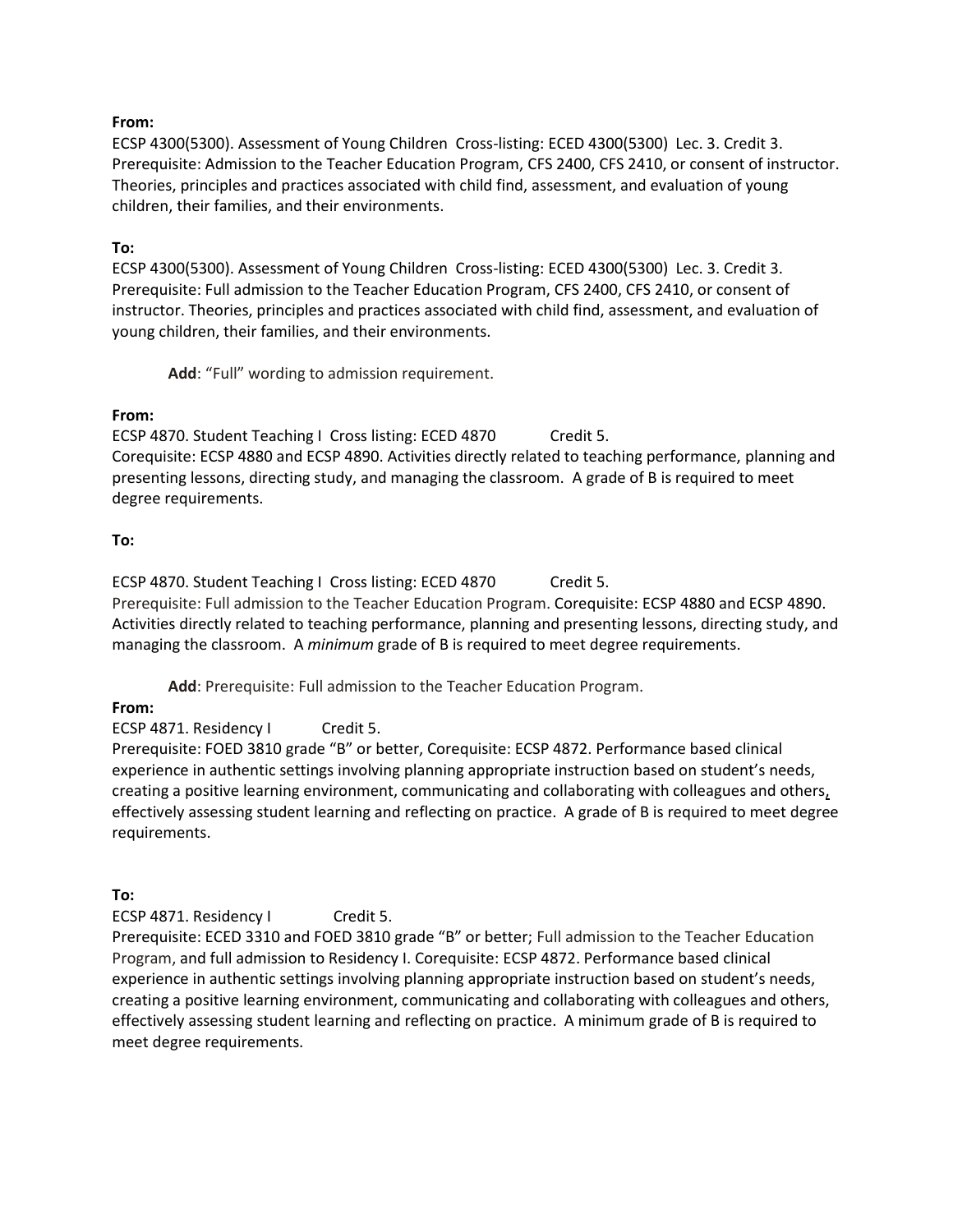**Add**: Add "ECED 3310" as a prerequisite. Add "Full admission to the Teacher Education Program and full admission to Residency I." as a prerequisite. Insert comma after "colleagues and others". Add word "minimum" to grade requirement for class.

#### **From:**

ECSP 4872. Professional Seminar I. Credit 5. Corequisite: ECSP 4871. Seminar for residency I candidates to develop curriculum, identify effective instructional strategies, and implement appropriate assessment methods to support and meet the needs of all learners.

#### **To:**

ECSP 4872. Professional Seminar I. Credit 5. Prerequisite: Full admission to the Teacher Education Program. Corequisite: ECSP 4871. Seminar for residency I candidates to develop curriculum, identify effective instructional strategies, and implement appropriate assessment methods to support and meet the needs of all learners.

**Add**: Prerequisite: Full admission to the Teacher Education Program.

#### **From:**

ECSP 4880. Student Teaching II Cross-Listing: ECED 4880 Credit 5.

Corequisite: ECSP 4870 and ECSP 4890. Continuation of ECSP 4870 in a different setting. A grade of B is required to meet degree requirements.

## **To:**

ECSP 4880. Student Teaching II Cross-Listing: ECED 4880 Credit 5.

Prerequisite: Full admission to the Teacher Education Program. Corequisite: ECSP 4870 and ECSP 4890. Continuation of ECSP 4870 in a different setting. A *minimum* grade of B is required to meet degree requirements*.* 

**Add**: Prerequisite: Full admission to the Teacher Education Program.

#### **From:**

ECSP 4881. Residency II Credit 10.

Prerequisite: ECSP 4871 with a grade of B. Corequisite: ECSP 4882. Performance based full time clinical experience in authentic settings involving planning appropriate instruction based on student's needs, demonstrating effective instructional strategies, creating a positive learning environment, communicating and collaborating with colleagues and others, effectively assessing student learning and reflecting on practice.

**To:**

ECSP 4881. Residency II Credit 10.

Prerequisite: ECSP 4871 with a grade of B, and Full admission to the Teacher Education Program. Corequisite: ECSP 4882. Performance based full time clinical experience in authentic settings involving planning appropriate instruction based on student's needs, demonstrating effective instructional strategies, creating a positive learning environment, communicating and collaborating with colleagues and others, effectively assessing student learning and reflecting on practice. A minimum grade of B is required to meet degree requirements.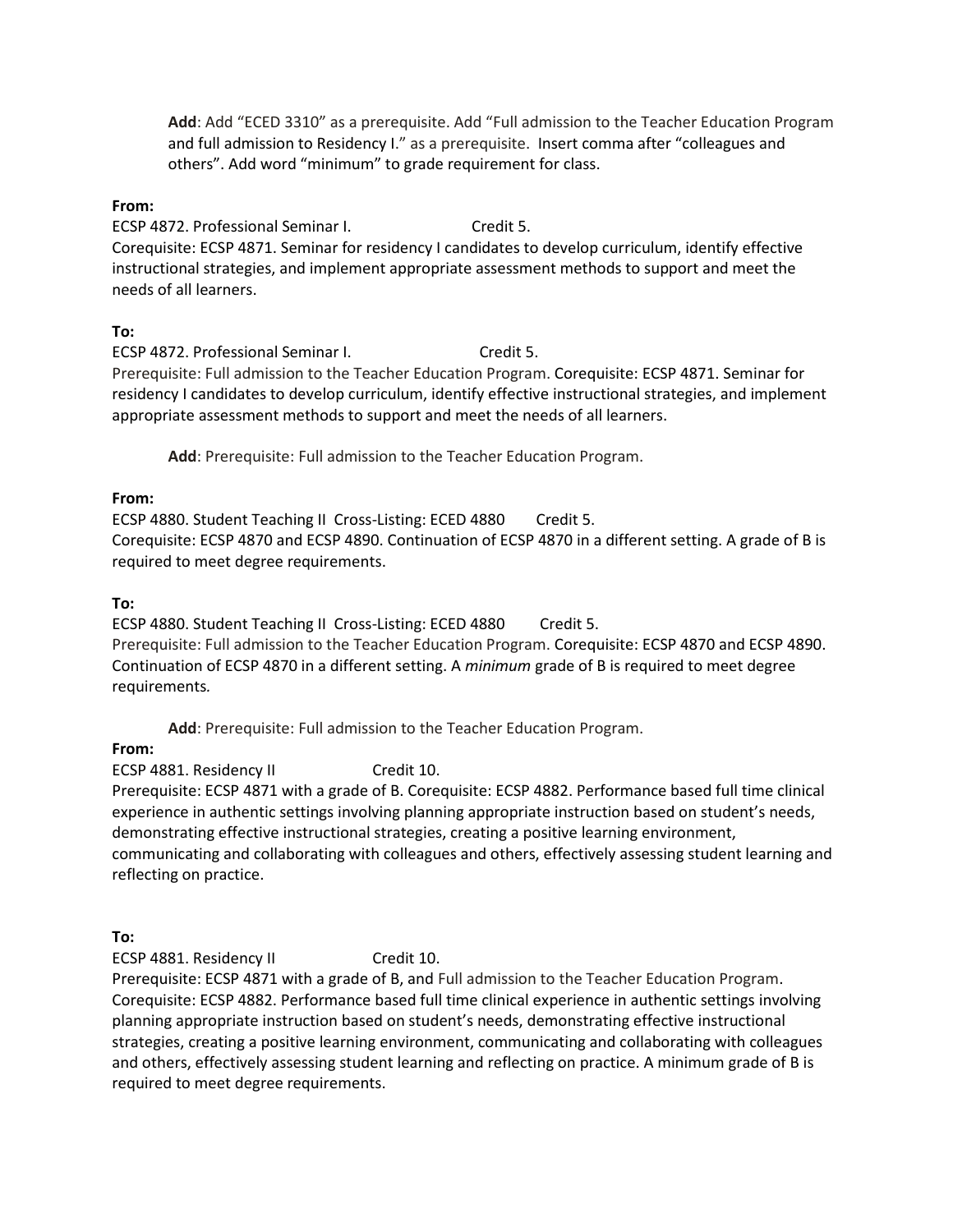**Add**: Add ", and Full admission to the Teacher Education Program." to prerequisite. Add "A minimum grade of B is required to meet degree requirements." statement to description.

#### **From:**

ECSP 4882. Professional Seminar II Credit 2. Corequisite: ECSP 4881. Seminar for residency II candidates supporting professional development in areas of planning, assessment, instruction, classroom management, communication and reflection.

#### **To:**

ECSP 4882. Professional Seminar II Credit 2. Prerequisite: Full admission to the Teacher Education Program. Corequisite: ECSP 4881. Seminar for residency II candidates supporting professional development in areas of planning, assessment, instruction, classroom management, communication and reflection.

**Add**: Prerequisite: Full admission to the Teacher Education Program.

## **From:**

ECSP 4890. Seminar: Student Teaching/Internship Cross-listing: CFS4890 Lec. 2. Credit 2. Examination of important professional topics, including a personal and professional profile, a portfolio, a resume, professional behavior, and professional organizations. Analysis of personal and professional resources.

## **To:**

ECSP 4890. Seminar: Student Teaching/Internship Cross-listing: ECED 4890 Lec. 2. Credit2.

Prerequisite: Full admission to the Teacher Education Program. Corequisite: ECSP 4870 and ECSP 4880. Examination of important professional topics, including a personal and professional profile, a portfolio, a resume, professional behavior, and professional organizations. Analysis of personal and professional resources.

**Delete**: Cross-listing: CFS 4890 **Add**: Cross-listing: ECED 4890. Prerequisite: Full admission to the Teacher Education Program. Corequisite: ECSP 4870 and ECSP 4880.

#### **From:**

ELED 3140. Teaching of Social Studies Lec. 2. Credit 2. Prerequisite: Admission to the Teacher Education Program. Corequisite: ELED 3152, ELED 4140, FOED 3800. Current practices, research, innovations, and unit method are emphasized.

#### **To:**

ELED 3140. Teaching of Social Studies Lec. 2. Credit 2. Prerequisite: Full admission to the Teacher Education Program. Corequisite: ELED 3152, ELED 4140, FOED 3800. Current practices, research, innovations, and unit method are emphasized.

**Add**: "Full" wording to admission requirement.

#### **From:**

ELED 4140. Science for Elementary Teachers Lec. 2. Credit 2.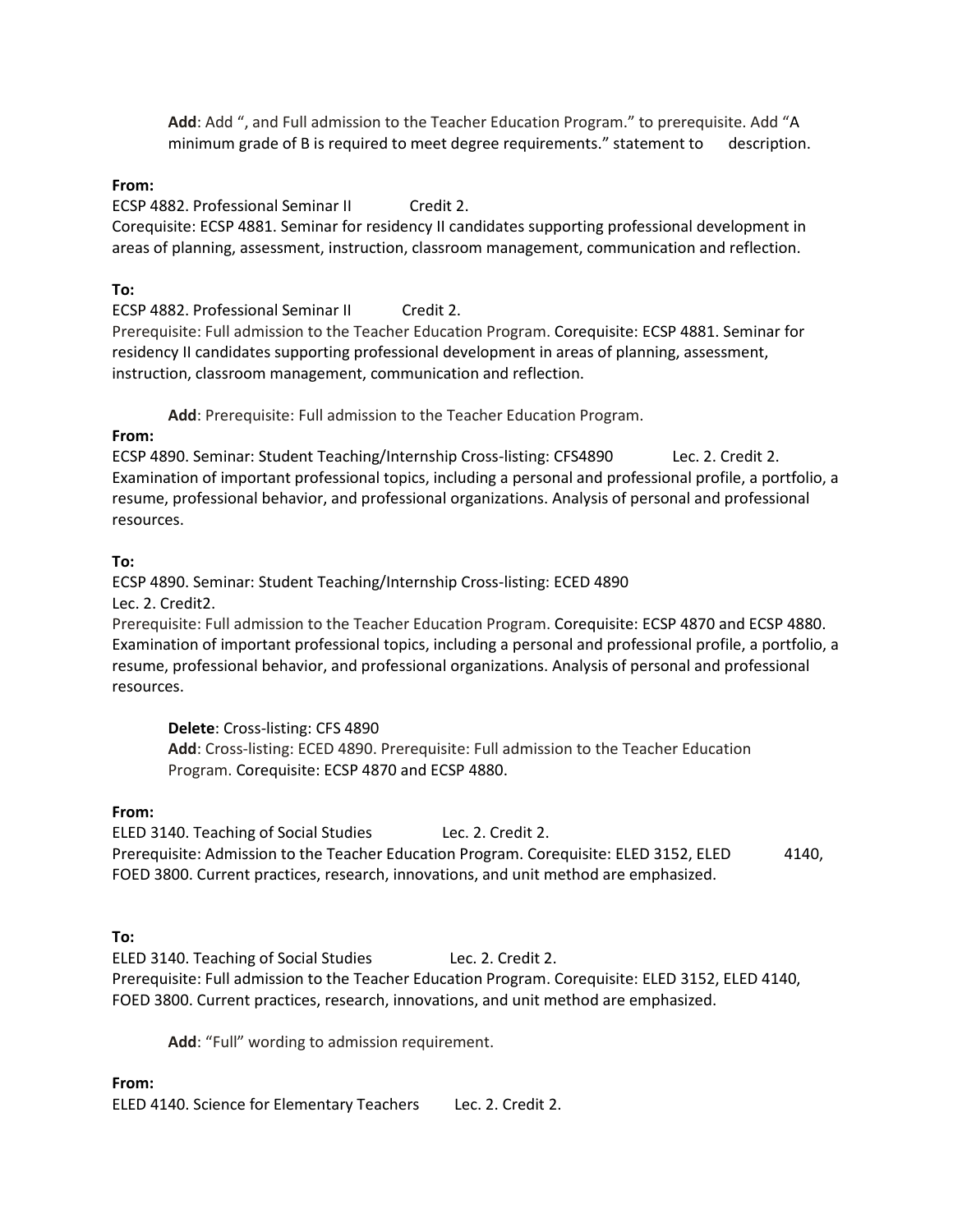Prerequisite: Admission to the Teacher Education Program. Corequisite: ELED 3140, ELED 3152, FOED 3800. Curricula content of elementary school science including materials and methods of developing understanding and skills in science for children.

## **To:**

ELED 4140. Science for Elementary Teachers Lec. 2. Credit 2. Prerequisite: Full admission to the Teacher Education Program. Corequisite: ELED 3140, ELED 3152, FOED 3800. Curricula content of elementary school science including materials and methods of developing understanding and skills in science for children.

**Add**: "Full" wording to admission requirement.

## **From:**

ELED 4871. Residency I Credit 5.

Prerequisite: FOED 3810 and grade "B" or better. Corequisite: ELED 4872. Performance based clinical experience in authentic settings involving planning appropriate instruction based on student's needs, creating a positive learning environment, communicating and collaborating with colleagues and others, effectively assessing student learning and reflecting on practice. A grade of B is required to meet degree requirements.

## **To:**

ELED 4871. Residency I Credit 5.

Prerequisite: FOED 3810 and FOED 3800 grade "B" or better, Full admission to the Teacher Education Program and full admission to Residency I. Corequisite: ELED 4872. Performance based clinical experience in authentic settings involving planning appropriate instruction based on student's needs, creating a positive learning environment, communicating and collaborating with colleagues and others, effectively assessing student learning and reflecting on practice. A minimum grade of B is required to meet degree requirements.

**Add**: Prerequisite: FOED 3800; add "Full admission to the Teacher Education Program and full admission to Residency I." to prerequisite. Add "minimum" to grade requirement for class.

## **From:**

ELED 4872. Professional Seminar I Credit 5. Corequisite: ELED 4871. Seminar for residency I candidates to develop curriculum, identify effective instructional strategies, and implement appropriate assessment methods to support and meet the needs of all learners.

## **To:**

ELED 4872. Professional Seminar I Credit 5. Prerequisite: Full admission to the Teacher Education Program. Corequisite: ELED 4871. Seminar for residency I candidates to develop curriculum, identify effective instructional strategies, and implement appropriate assessment methods to support and meet the needs of all learners.

**Add**: Prerequisite: Full admission to the Teacher Education Program.

#### **From:**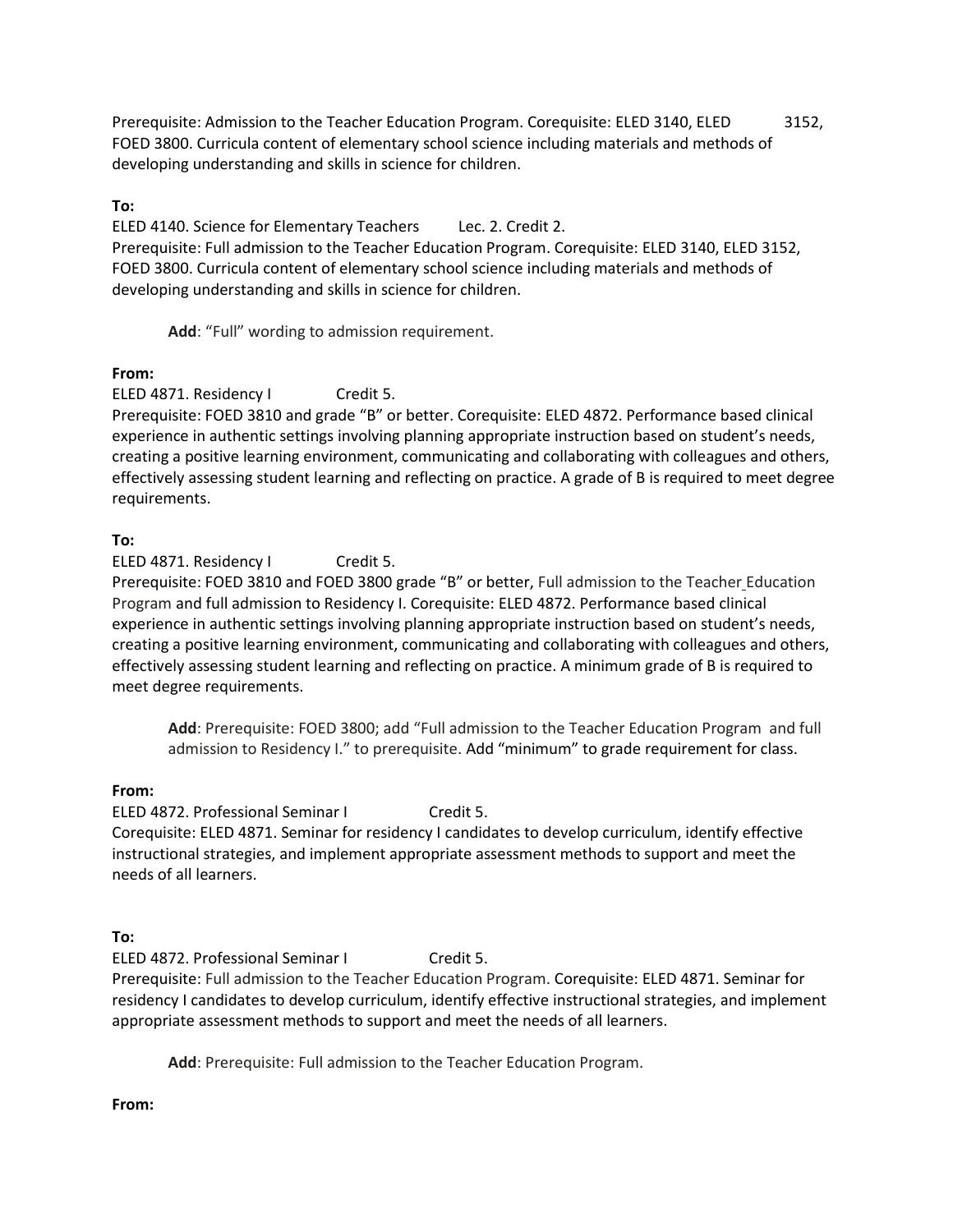#### ELED 4881. Residency II Credit 10.

Prerequisite: ELED 4871 with a grade of B. Corequisite: ELED 4882. Performance based full time clinical experience in authentic settings involving planning appropriate instruction based on student's needs, demonstrating effective instructional strategies, creating a positive learning environment, communicating and collaborating with colleagues and others, effectively assessing student learning and reflecting on practice. A grade of B is required to meet degree requirements.

## **To:**

ELED 4881. Residency II Credit 10. Prerequisite: ELED 4871 with a grade of B. Full admission to the Teacher Education Program. Corequisite: ELED 4882. Performance based full time clinical experience in authentic settings involving planning appropriate instruction based on student's needs, demonstrating effective instructional strategies, creating a positive learning environment, communicating and collaborating with colleagues and others, effectively assessing student learning and reflecting on practice. A *minimum* grade of B is required to meet degree requirements.

**Add**: Prerequisite: Full admission to the Teacher Education Program.

#### **From:**

ELED 4882. Professional Seminar II Credit 2. Corequisite: ELED 4881. Seminar for residency II candidates supporting professional development in areas of planning, assessment, instruction, classroom management, communication and reflection.

## **To:**

ELED 4882. Professional Seminar II Credit 2.

Prerequisite: Full admission to the Teacher Education Program. Corequisite: ELED 4881. Seminar for residency II candidates supporting professional development in areas of planning, assessment, instruction, classroom management, communication and reflection.

**Add**: Prerequisite: Full admission to the Teacher Education Program.

#### **From:**

ESLP 4100(5100). ESL Methodology and Materials for PreK-12 Lec.3. Credit 3. Prerequisite: Admission to the Teacher Education Program. Current approaches, methodologies, techniques, and materials for teaching ESL primarily in preK-12 situations; developing literacy skills appropriate for age and language proficiency levels.

#### **To:**

ESLP 4100(5100). ESL Methodology and Materials for PreK-12 Lec.3. Credit 3. Prerequisite: Full admission to the Teacher Education Program. Current approaches, methodologies, techniques, and materials for teaching ESL primarily in preK-12 situations; developing literacy skills appropriate for age and language proficiency levels.

**Add**: "Full" wording to admission requirement.

#### **From:**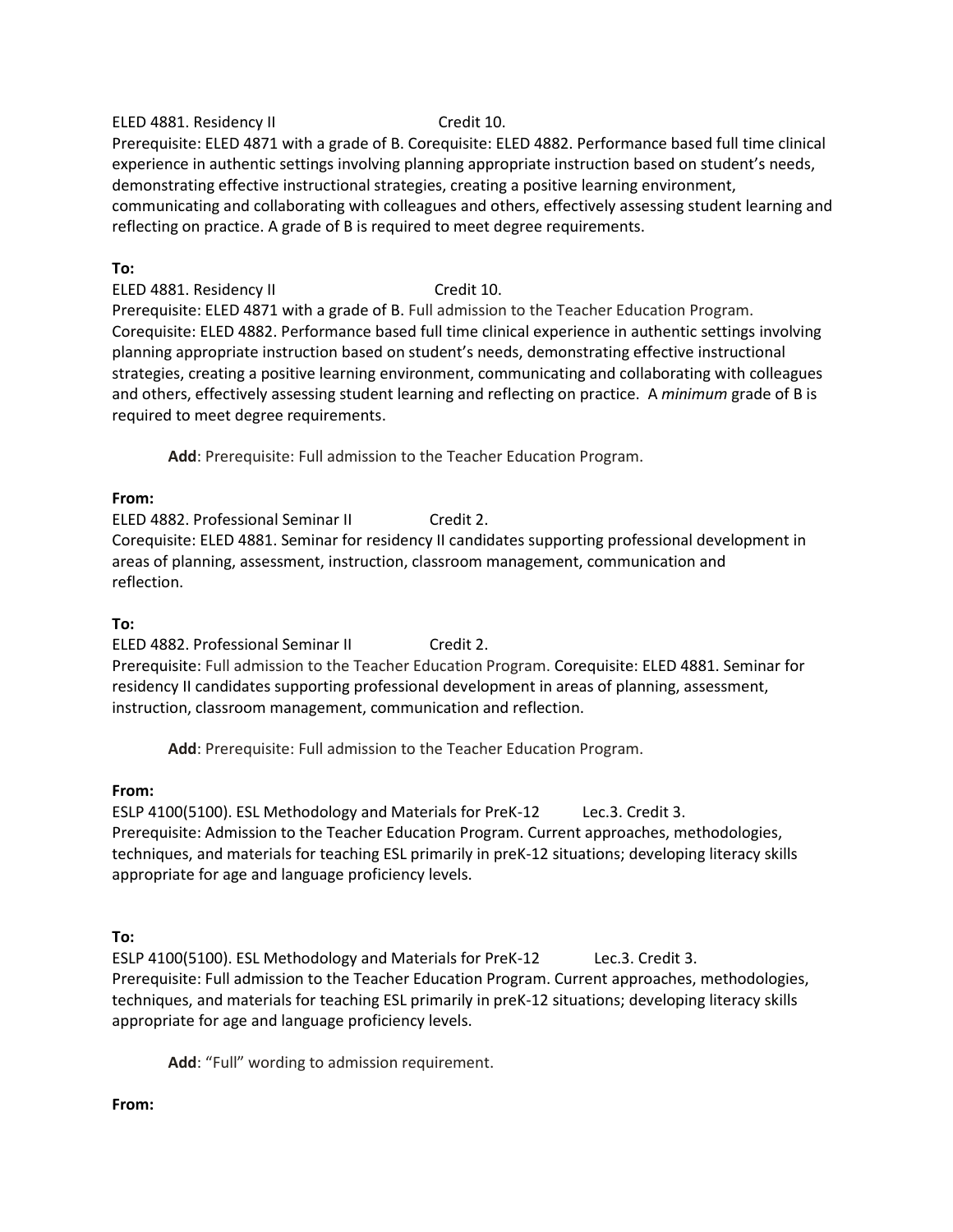ESLP 4200(5200). ESL Assessment: Reading and Writing Lec. 3. Credit 3. Prerequisite: ESLP 4100 (5100), LING 4511(5511), and SEED 4125 (5125) or CUED 4150. Assessing proficiency for ESL placement and eventual integration into school curriculum (mainstreaming) with special emphasis on language literacy skills: reading and writing.

## **To:**

ESLP 4200(5200). ESL Assessment: Reading and Writing Lec. 3. Credit 3. Prerequisite: Full admission to the Teacher Education Program. ESLP 4100 (5100), and LING 4511 (5511). Assessing proficiency for ESL placement and eventual integration into school curriculum (mainstreaming) with special emphasis on language literacy skills: reading and writing.

**Delete**: "and SEED 4125 (5125) or CUED 4150" as prerequisite. **Add**: "Full admission to the Teacher Education Program" as prerequisite.

## **From:**

ESLP 4300(5300). Field Experience in ESL Credit 3. Prerequisite: ESLP 4100 (5100) and ESLP 4200 (5200), or consent of instructor. Teaching ESL in preK-12 under supervision of experienced ESL staff: writing objectives, planning lessons, materials evaluation, testing.

## **To:**

ESLP 4300(5300). Field Experience in ESL Credit 3. Prerequisite: Full admission to the Teacher Education Program; ESLP 4100 (5100) or consent of instructor. Teaching ESL in preK-12 under supervision of experienced ESL staff: writing objectives, planning lessons, materials evaluation, testing.

**Delete**: "and ESLP 4200(5200)" from prerequisite. **Add**: Add "Full admission to the Teacher Education Program." to prerequisite.

## **From:**

FOED 1820. Introductory Field Experience Lab. 3. Credit 1. Corequisite: FOED 2011. Observational field experience of FOED 2011 content conducted in an authentic educational settings appropriate for licensure area(s). For all licensure majors, not available for freshmen.

## **To:**

FOED 1820. Introductory Field Experience Credit 1. Corequisite: FOED 2011. Observation and discussion of authentic educational settings appropriate for licensure area(s). For all licensure majors, not available for freshmen. A minimum grade of B is required to meet degree requirements.

**Delete**: Lab. 3.; Delete "Observational field experience of FOED 2011 content conducted in an" phrase.

**Add**: "Observation and discussion of" phrase. Add "A minimum grade of B is required to meet degree requirements." to course description.

## **From:**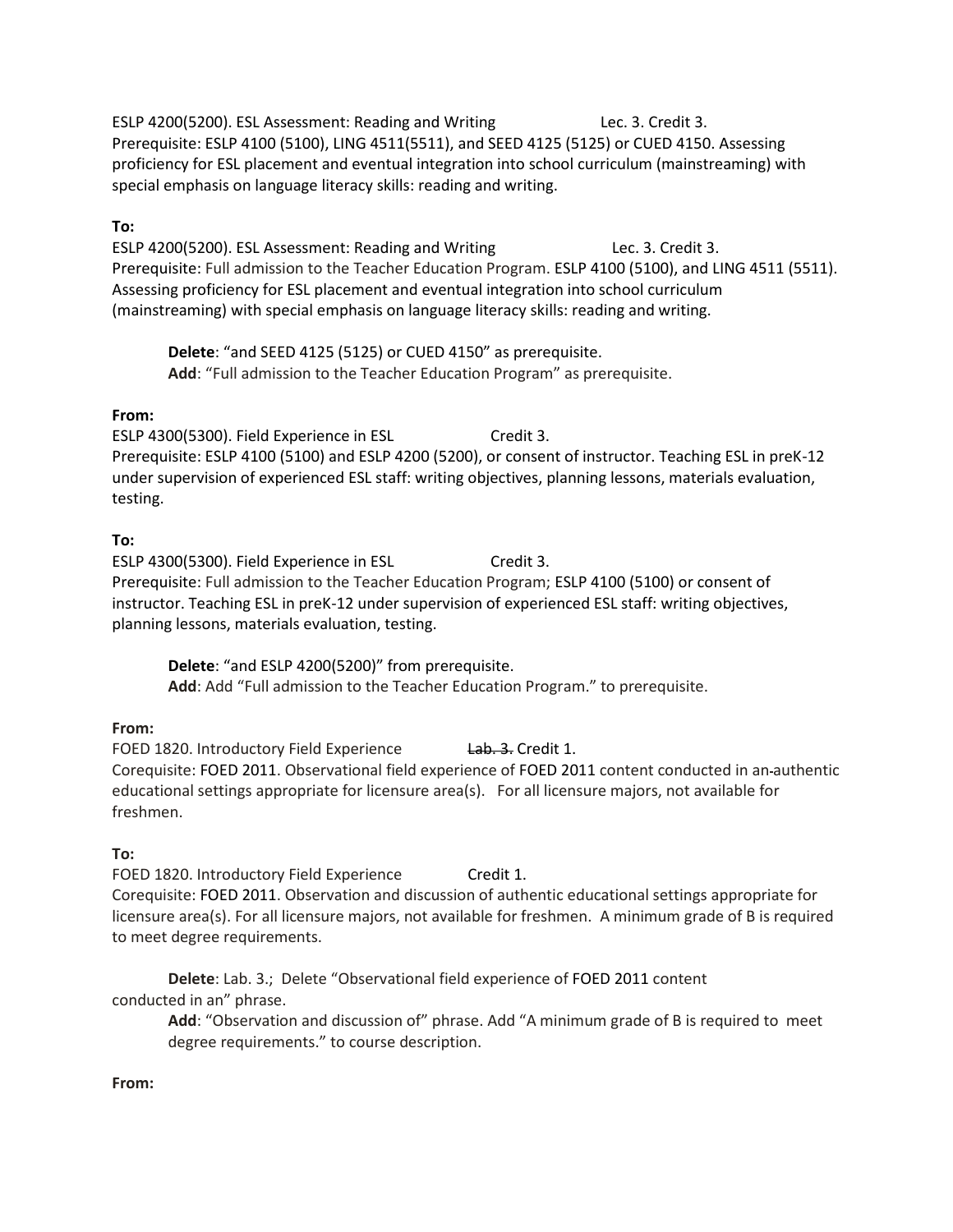FOED 1822. Introductory Field Experience and Orientation Lab. 3. Credit 1. Corequisite: FOED 2011. Observational field experience of FOED 2011 content conducted in authentic educational settings appropriate for licensure area(s). For freshmen only.

## **To:**

FOED 1822. Introductory Field Experience and Orientation Credit 1. Corequisite: FOED 2011.Observation and discussion of authentic educational settings appropriate for licensure area(s). For freshmen only. A minimum grade of B is required to meet degree requirements.

**Delete**: Lab. 3.; Delete "Observational field experience of FOED 2011 content conducted in" phrase.

**Add**: "Observation and discussion of" phrase. Add "A minimum grade of B is required to meet degree requirements." to course description.

## **From:**

FOED 2011. Introduction to Teaching and Technology Lec. 2. Credit 2. Corequisite: FOED 1820, all licensure majors. FOED 1822, for freshmen only. An overview of school in America, the role and responsibility of the teacher, and an introduction to instructional technology principles and practices.

## **To:**

FOED 2011. Introduction to Teaching and Technology Lec. 2. Credit 2. Corequisite: FOED 1820, all licensure majors. FOED 1822, for freshmen only. An overview of school in America, the role and responsibility of the teacher, and an introduction to instructional technology principles and practices. A minimum grade of B is required to meet degree requirements.

Add: "A minimum grade of B is required to meet degree requirements." to course description.

## **From:**

FOED 3010. Integrating Instructional Technology into the Classroom Lec. 3. Credit 3. Prerequisite: FOED 2011 or the equivalent. Using, integrating and evaluating instructional technology in today's classroom. Requirement: A minimum of grade of B to demonstrate a candidate's competency in technology integration prior to student teaching.

#### **To:**

FOED 3010. Integrating Instructional Technology into the Classroom Lec. 3. Credit 3. Prerequisite: FOED 2011 or the equivalent. Using, integrating and evaluating instructional technology in today's classroom. Requirement: A minimum of grade of B to demonstrate a candidate's competency in technology integration prior to Residency I.

**Delete**: **"**student teaching" wording from description. **Add**: "Residency I" wording to description.

## **From:**

FOED 3800. Field Experiences in Education Lab. 4-12. Credit 1-3. Prerequisite: Full admission to the Teacher Education Program. Supervised work experiences in public schools stressing the translation of theory into practice.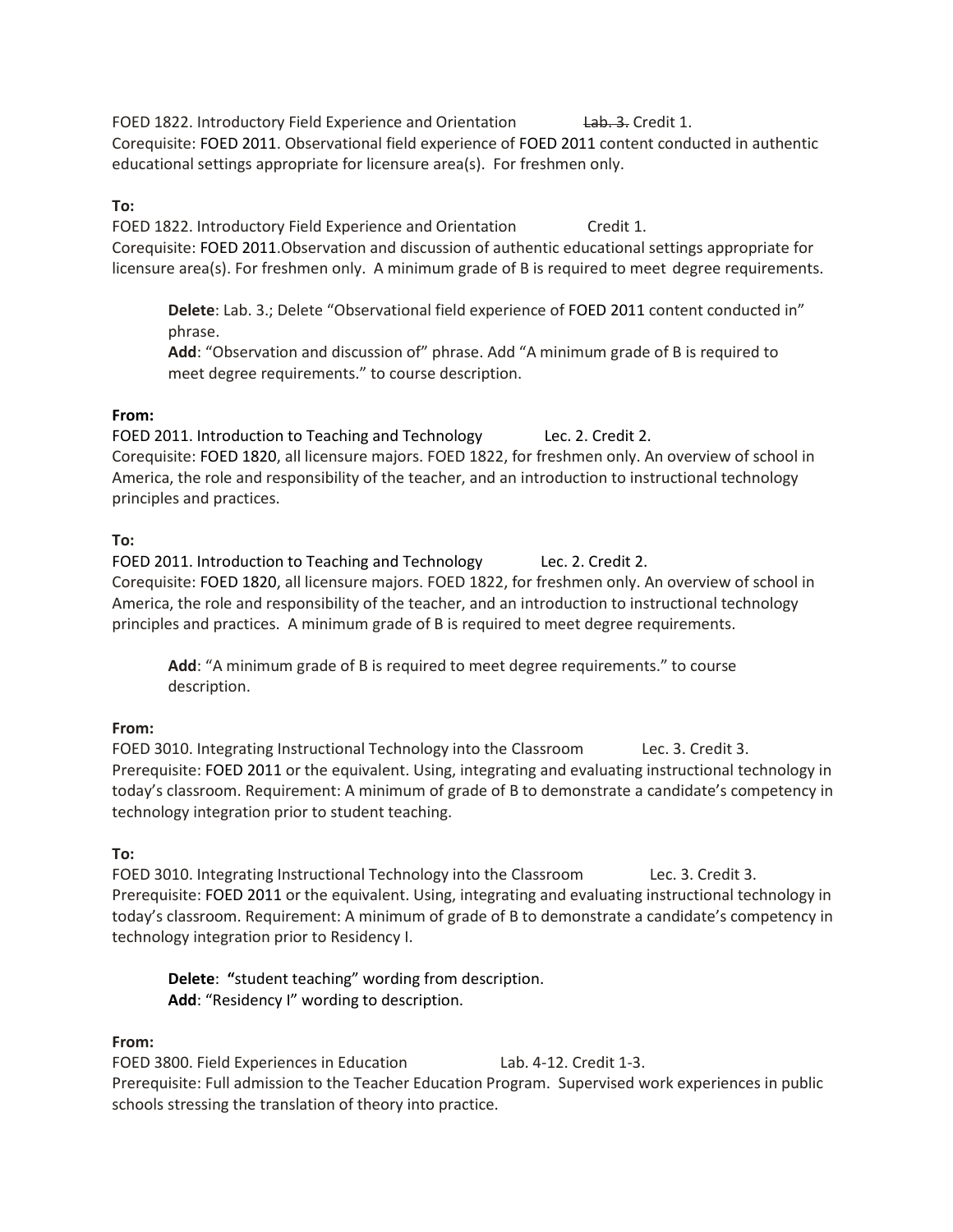### **To:**

FOED 3800. Field Experiences in Education Lab. 4-12. Credit 1-3. Perquisite: Full admission to the Teacher Education Program. Supervised work experiences in public schools stressing the translation of theory into practice. A minimum grade of B is required to meet degree requirements.

**Add**: "A minimum grade of B is required to meet degree requirements." to course description.

#### **From:**

FOED 3810. Field Experiences in Education Lab. 4-12. Supervised work experiences in public schools stressing the translation of theory into practice.

## **To:**

FOED 3810. Field Experiences in Education Lab. 4-12. Credit 1-2. Prerequisite: Full admission to the Teacher Education Program. Supervised work experiences in public schools stressing the translation of theory into practice. A minimum grade of B is required to meet degree requirements.

**Add**: Credit 1-2.; Prerequisite: Full admission to the Teacher Education Program. "A minimum grade of B is required to meet degree requirements." to course description.

## **From:**

FOED 3820. Field Experiences in Education Lab. 4-12. Supervised work experiences in public schools stressing the translation of theory into practice.

## **To:**

FOED 3820. Field Experiences in Education Lab. 4-12. Credit 1-2. Prerequisite: Full admission to the Teacher Education Program. Supervised work experiences in public schools stressing the translation of theory into practice. A minimum grade of B is required to meet degree requirements.

**Add**: Credit 1-2. Prerequisite: Full admission to the Teacher Education Program. "A minimum grade of B is required to meet degree requirements." to course description.

#### **From:**

FOED 3830. Field Experiences in Education Lab. 4-12. Supervised work experiences in public schools stressing the translation of theory into practice.

## **To:**

FOED 3830. Field Experiences in Education Lab. 4-12. Credit 1. Prerequisite: Full admission to the Teacher Education Program. Corequisite: CUED 4150. Supervised work experiences in public schools stressing the translation of theory into practice. A minimum grade of B is required to meet degree requirements.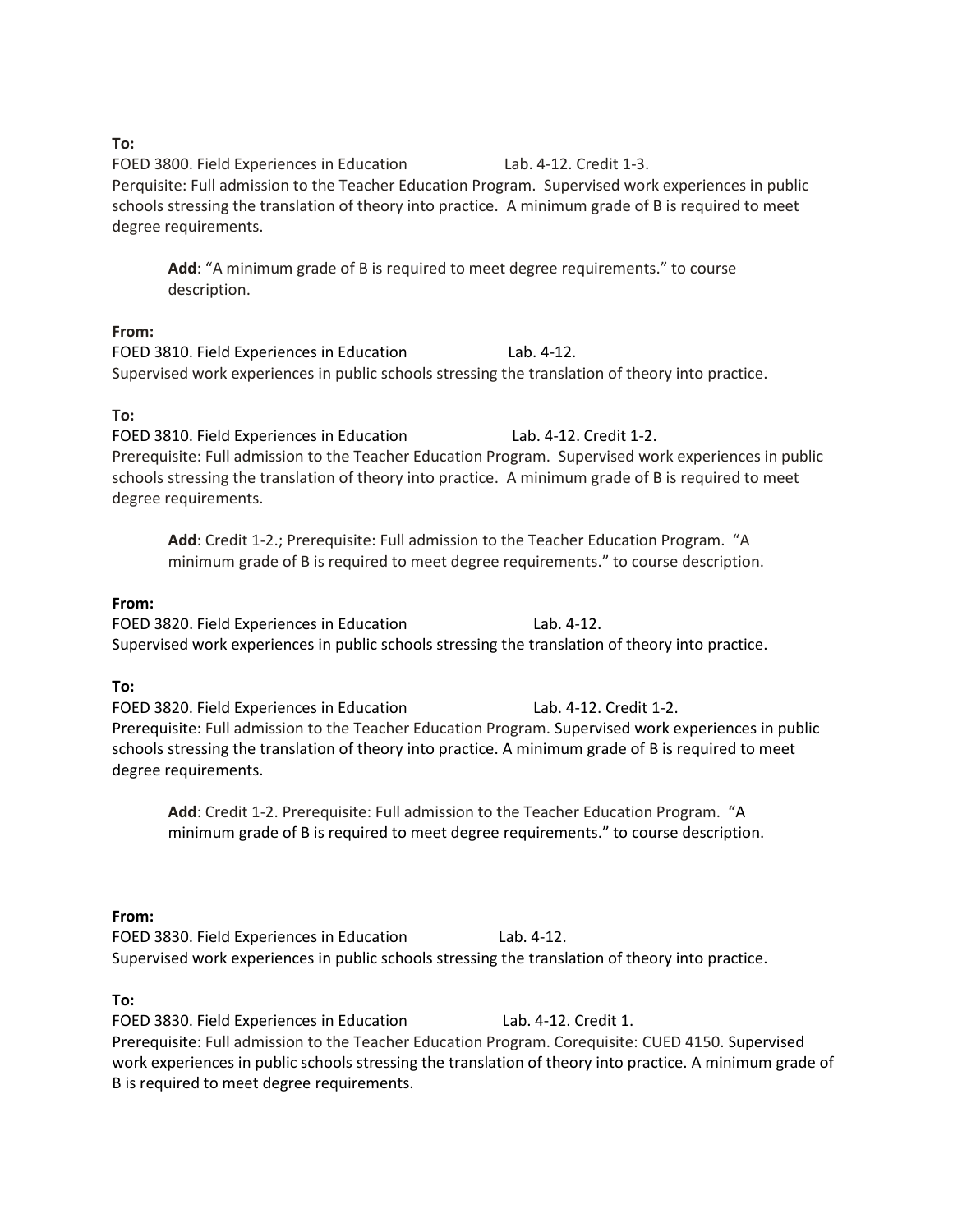**Add**: Credit 1. Prerequisite: Full admission to the Teacher Education Program. Corequisite: CUED 4150. "A minimum grade of B is required to meet degree requirements." to course description.

#### **From:**

READ 3313. Literacy for Special Populations Lec. 5. Credit 5. Prerequisite: or corequisite: Admission to teacher education required. This course is an integration of concepts fundamental to the development of literacy from birth through middle grades. It includes a study of language development and communication skills, language arts, content area reading, and the assessment and selection of appropriate instructional strategies based upon student need.

#### **To:**

READ 3313. Literacy for Special Populations Lec. 5. Credit 5. Prerequisite: FOED 3810 and Full admission to the Teacher Education Program. This course is an integration of concepts fundamental to the development of literacy from birth through middle grades. It includes a study of language development and communication skills, language arts, content area reading, and the assessment and selection of appropriate instructional strategies based upon student need.

**Delete**: "or corequisite: Admission to teacher education required." wording. **Add**: Prerequisite: FOED 3810 and Full admission to the Teacher Education Program.

#### **From:**

SEED 4120(5120). Materials and Methods of Teaching English Lec. 3. Credit 3. Prerequisite: Admission to Teacher Education Program; CUED 4150; FOED 3830; READ 4411 (5411); and SPCH 2410. Corequisite: FOED 3820. Prerequisite or corequisite: Prerequisite or Corequisites: Any two of the following: ENGL 3810, ENGL 3820, ENGL 3910, or ENGL 3920; and READ 3350. Principles, objectives, techniques, and evaluation in secondary school teaching of English.

#### **To:**

SEED 4120(5120). Materials and Methods of Teaching English Lec. 3. Credit 3. Prerequisite: Full admission to the Teacher Education Program; READ 4411 (5411); and SPCH 2410. Corequisite: FOED 3820. Prerequisite or Corequisites: Any two of the following: ENGL 3810, ENGL 3820, ENGL 3910, or ENGL 3920; and READ 3350. Principles, objectives, techniques, and evaluation in secondary school teaching of English.

**Delete**: Prerequisite: Admission to Teacher Education Program; CUED 4150; FOED 3830; Delete extra wording "Prerequisite or corequisite:" **Add**: Prerequisite: Full admission to the Teacher Education Program.

#### **From:**

SEED 4122(5122). Materials and Methods of Teaching Mathematics Lec. 3. Credit 3. Prerequisite: Admission to the Teacher Education Program. Corequisite: FOED 3820. Principles, objectives, techniques, and evaluation in secondary school teaching of mathematics.

#### **To:**

SEED 4122(5122). Materials and Methods of Teaching Mathematics Lec. 3. Credit 3.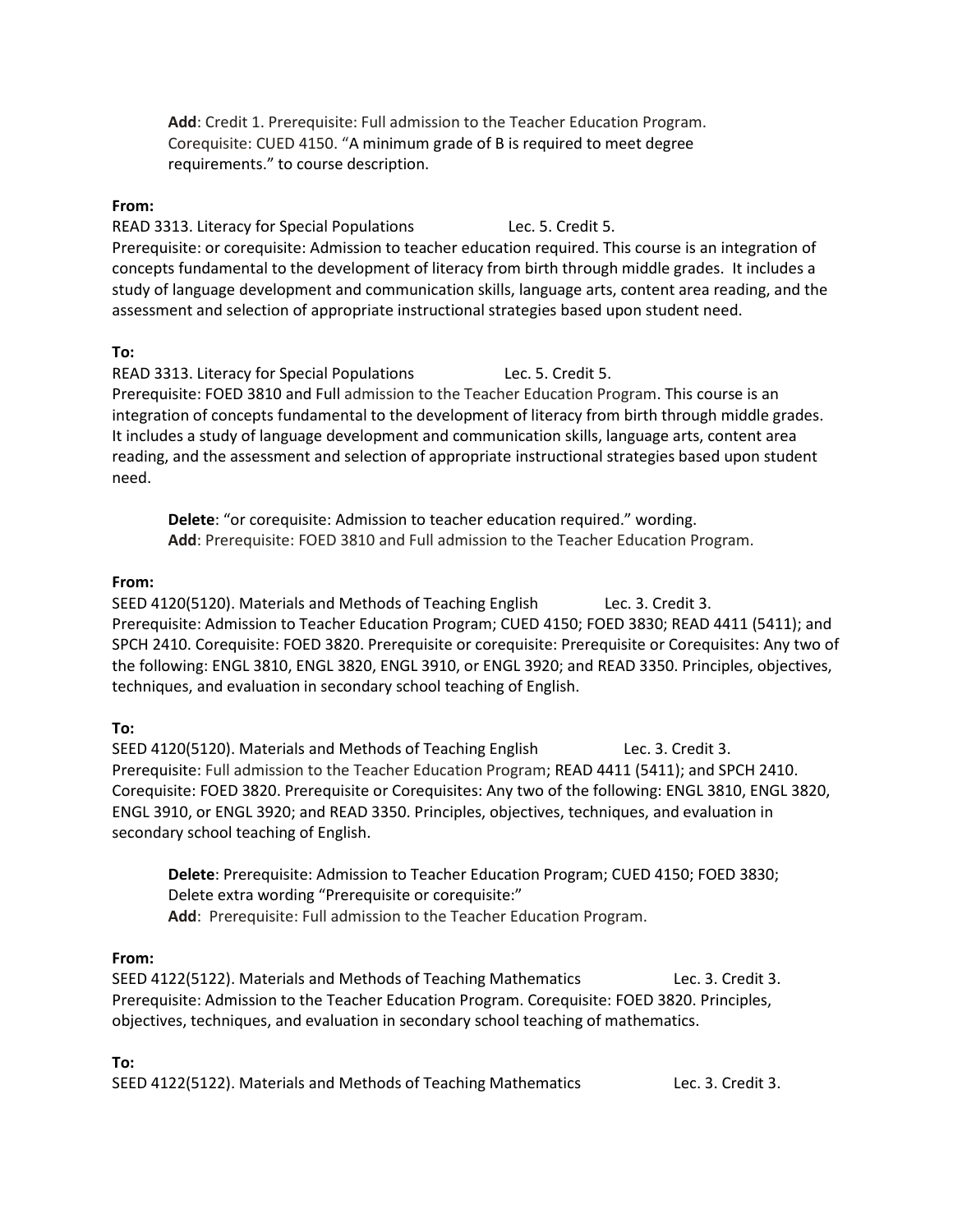Prerequisite: Full admission to the Teacher Education Program. Corequisite: FOED 3820. Principles, objectives, techniques, and evaluation in secondary school teaching of mathematics.

**Add**: "Full" wording to admission requirement.

## **From:**

SEED 4123(5123). Materials and Methods of Teaching the Sciences Lec. 3. Credit 3. Prerequisite: Admission to the Teacher Education Program. Corequisite: FOED 3820 Principles, objectives, techniques, and evaluation in secondary school teaching of the sciences.

## **To:**

SEED 4123(5123). Materials and Methods of Teaching the Sciences Lec. 3. Credit 3. Prerequisite: Full admission to the Teacher Education Program. Corequisite: FOED 3820 Principles, objectives, techniques, and evaluation in secondary school teaching of the sciences.

**Add**: "Full" wording to admission requirement.

## **From:**

SEED 4124(5124). Materials and Methods of Teaching Social Studies Lec. 3. Credit 3. Prerequisite: Admission to the Teacher Education Program. Corequisite: FOED 3820. Principles, objectives, techniques, and evaluation in secondary school teaching of social studies.

## **To:**

SEED 4124(5124). Materials and Methods of Teaching Social Studies Lec. 3. Credit 3. Prerequisite: Full admission to the Teacher Education Program. Corequisite: FOED 3820. Principles, objectives, techniques, and evaluation in secondary school teaching of social studies.

**Add**: "Full" wording to admission requirement.

## **From:**

SEED 4125(5125). Materials and Methods of Teaching Foreign Language Lec. 3. Credit 3. Prerequisite: Admission to the Teacher Education Program. Corequisite: FOED 3820. Principles, objectives, techniques, and evaluation in secondary school teaching of foreign languages.

#### **To:**

SEED 4125(5125). Materials and Methods of Teaching Foreign Language Lec. 3. Credit 3. Prerequisite: Full admission to the Teacher Education Program. Corequisite: FOED 3820. Principles, objectives, techniques, and evaluation in secondary school teaching of foreign languages.

**Add**: "Full" wording to admission requirement.

#### **From:**

SEED 4422(5422). Teaching Secondary Mathematics Using Technology Lec. 3. Credit 3. Prerequisite: full admission to the second level. Exploring technologies specific to mathematics teaching and appropriate applications of these technologies in the classroom.

#### **To:**

SEED 4422(5422). Teaching Secondary Mathematics Using Technology Lec. 3. Credit 3.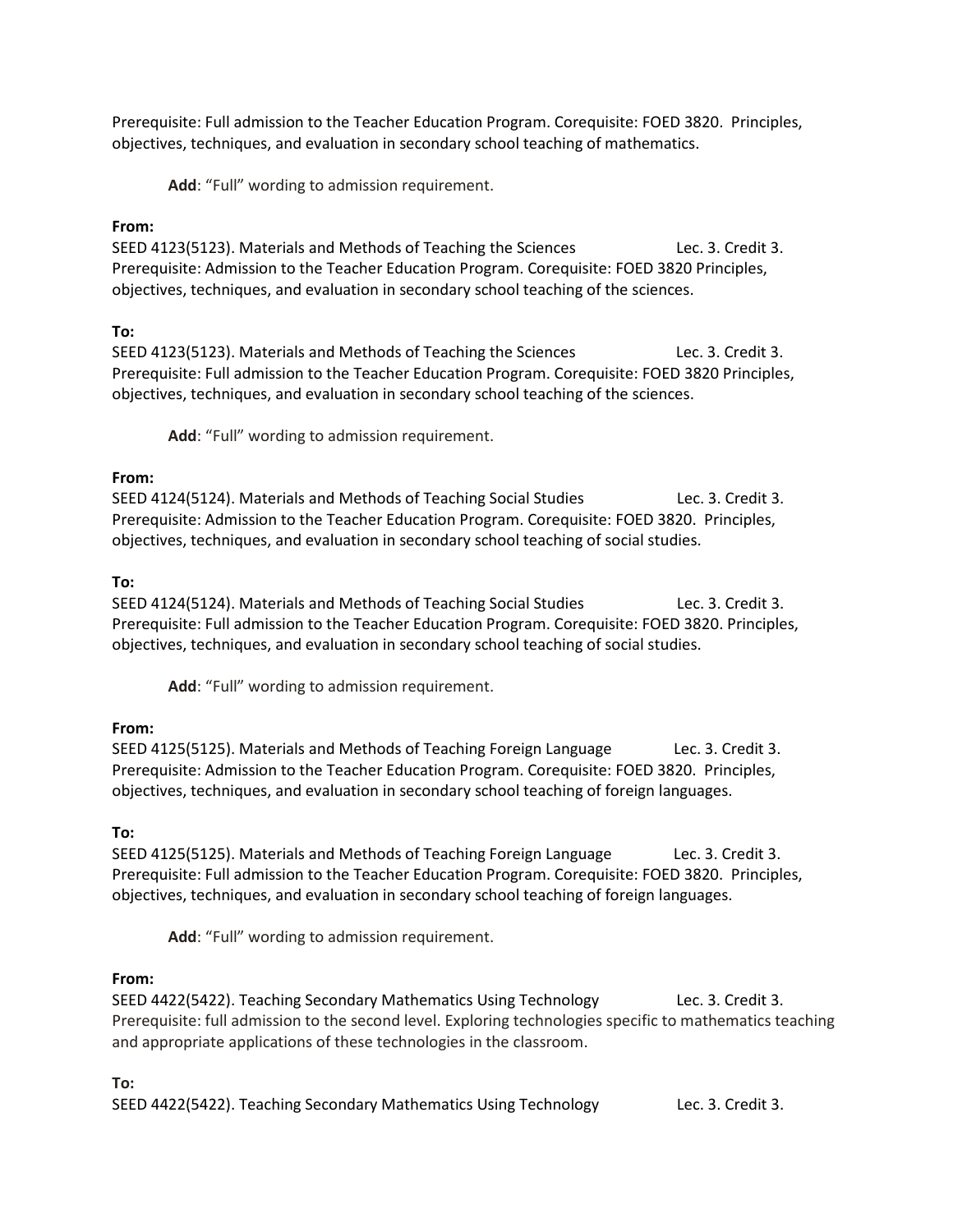Exploring technologies specific to mathematics teaching and appropriate applications of these technologies in the classroom.

**Delete**: Prerequisite: full admission to the second level.

## **From:**

SEED 4871. Residency Credit 5.

Prerequisite: FOED 3820 grade "B" or better. Corequisite: SEED 4872. Performance based clinical experience in authentic settings involving planning appropriate instruction based on student's needs, creating a positive learning environment, communicating and collaborating with colleagues and others, effectively assessing student learning and reflecting on practice. A grade of B is required to meet degree requirements.

## **To:**

SEED 4871. Residency I Credit 5.

Prerequisite: FOED 3820 grade "B" or better, Full admission to the Teacher Education Program and full admission to Residency I. Corequisite: SEED 4872. Performance based clinical experience in authentic settings involving planning appropriate instruction based on student's needs, creating a positive learning environment, communicating and collaborating with colleagues and others, effectively assessing student learning and reflecting on practice. A minimum grade of B is required to meet degree requirements.

**Add**: Prerequisite: Full admission to the Teacher Education Program, and full admission to Residency I. Add word "minimum" to grade requirement for class.

#### **From:**

SEED 4872. Professional Seminar I Credit 5. Corequisite: SEED 4871. Seminar for residency I candidates to develop curriculum, identify effective instructional strategies, and implement appropriate assessment methods to support and meet the needs of all learners.

#### **To:**

SEED 4872. Professional Seminar I Credit 5.

Prerequisite: Full admission to the Teacher Education Program. Corequisite: SEED 4871. Seminar for residency I candidates to develop curriculum, identify effective instructional strategies, and implement appropriate assessment methods to support and meet the needs of all learners.

**Add**: Prerequisite: Full admission to the Teacher Education Program.

#### **From:**

SEED 4881. Residency II Credit 10.

Prerequisite: SEED 4871 with a grade of B. Corequisite: SEED 4882. Performance based full time clinical experience in authentic settings involving planning appropriate instruction based on student's needs, demonstrating effective instructional strategies, creating a positive learning environment, communicating and collaborating with colleagues and others, effectively assessing student learning and reflecting on practice.

**To:**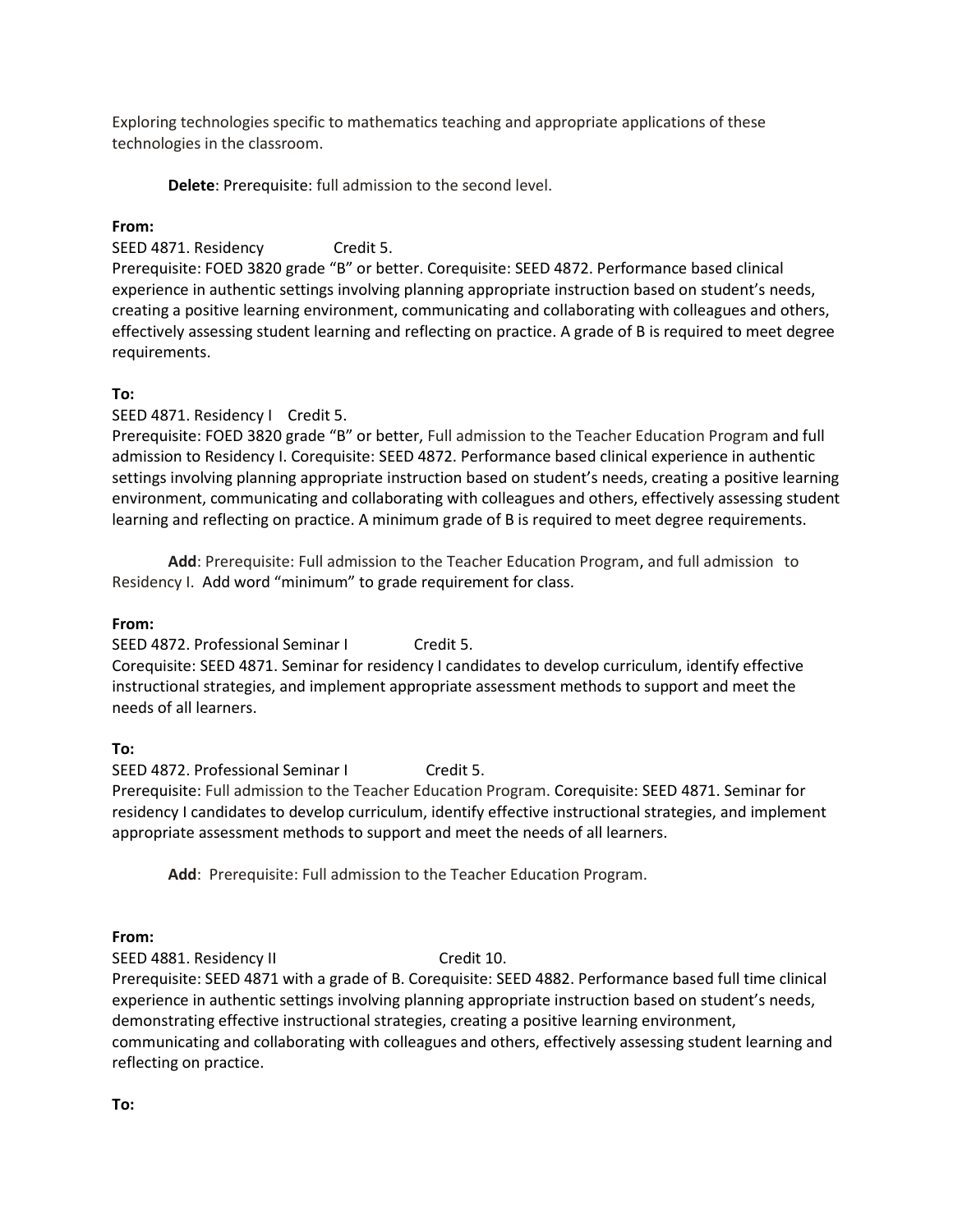#### SEED 4881. Residency II Credit 10.

Prerequisite: SEED 4871 with a grade of B. Full admission to the Teacher Education Program. Corequisite: SEED 4882. Performance based full time clinical experience in authentic settings involving planning appropriate instruction based on student's needs, demonstrating effective instructional strategies, creating a positive learning environment, communicating and collaborating with colleagues and others, effectively assessing student learning and reflecting on practice. A *minimum* grade of B is required to meet degree requirements.

**Add**: Prerequisite: Full admission to the Teacher Education Program. Add "A grade of B is required to meet degree requirements." to course description.

#### **From:**

SEED 4882. Professional Seminar II Credit 2. Corequisite: SEED 4881. Seminar for residency II candidates supporting professional development in areas of planning, assessment, instruction, classroom management, communication and reflection.

#### **To:**

SEED 4882. Professional Seminar II Credit 2. Prerequisite: Full admission to the Teacher Education Program. Corequisite: SEED 4881. Seminar for residency II candidates supporting professional development in areas of planning, assessment, instruction, classroom management, communication and reflection.

**Add**: Prerequisite: Full admission to the Teacher Education Program.

#### **From:**

SPED 3000. Teaching Persons with Disabilities in the Regular Classroom Lec. 3. Credit 3. Prerequisite: Full admission to the second level. Alternatives in educational assessment, materials, methods, and procedures for the regular classroom teacher.

#### **To:**

SPED 3000. Teaching Persons with Disabilities in the Regular Classroom Lec. 3. Credit 3. Prerequisite: Full admission to the Teacher Education Program. Alternatives in educational assessment, materials, methods, and procedures for the regular classroom teacher.

**Delete**: "Full admission to the second level" as prerequisite. **Add**: Prerequisite: Full admission to the Teacher Education Program.

#### **From:**

SPED 3030. The Education of Persons with Learning Disabilities Lec. 3. Credit 3. Prerequisite: SPED 2010. This course will provide an intensive study of background information and current perspectives in specific learning disabilities. Concepts of neurological dysfunction, dyslexia, perceptual impairments, etc., are reviewed from an interdisciplinary perspective. Emphasis on knowledge, comprehension, and evaluation of these concepts as they apply to education and behavior management strategies. Considerations in diagnosis and educational programming are developed.

#### **To:**

SPED 3030. The Education of Persons with Learning Disabilities Lec. 3. Credit 3.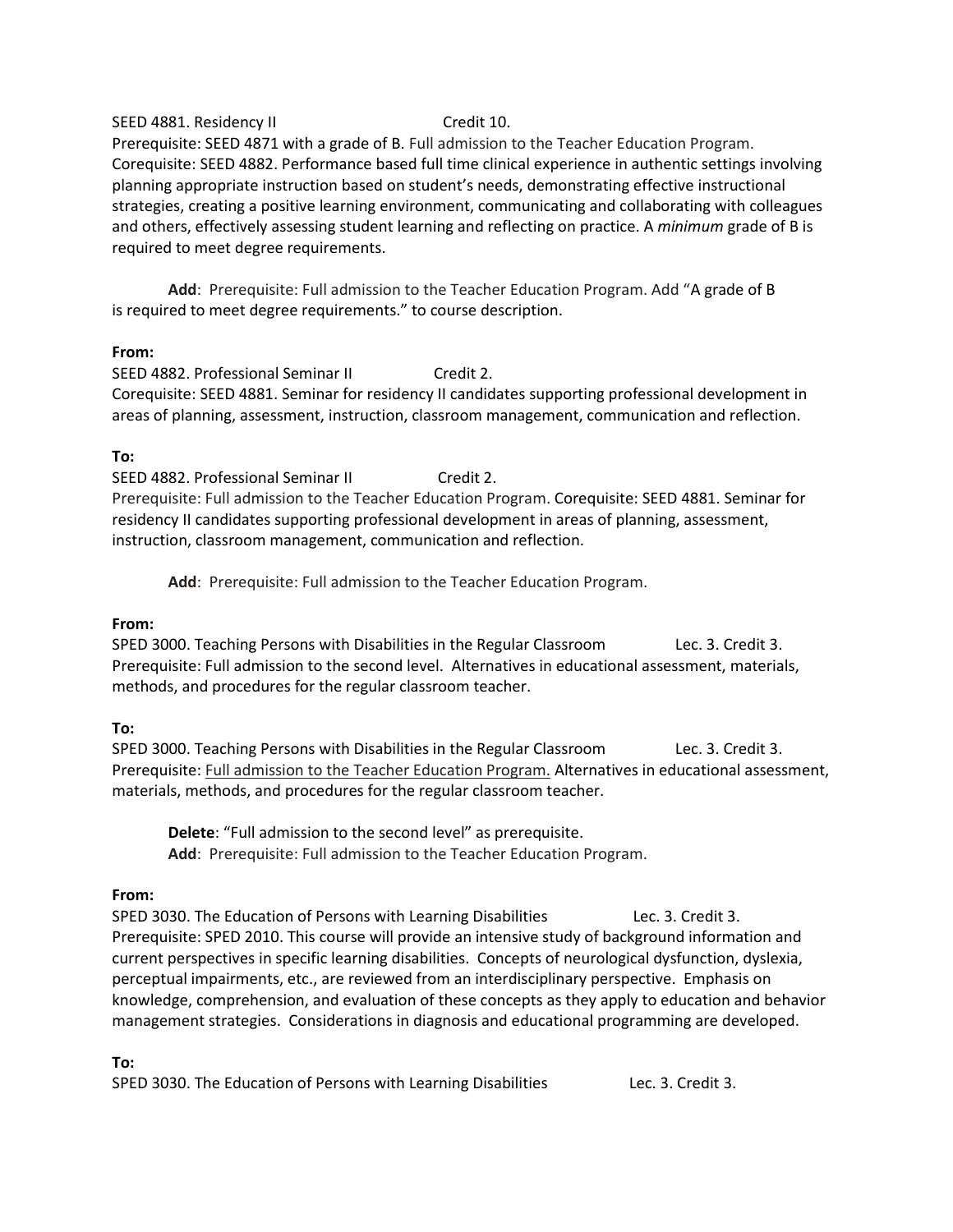Prerequisite: SPED 2010. Full admission to the Teacher Education Program. This course will provide an intensive study of background information and current perspectives in specific learning disabilities. Concepts of neurological dysfunction, dyslexia, perceptual impairments, etc., are reviewed from an interdisciplinary perspective. Emphasis on knowledge, comprehension, and evaluation of these concepts as they apply to education and behavior management strategies. Considerations in diagnosis and educational programming are developed.

**Add**: Prerequisite: Full admission to the Teacher Education Program.

### **From:**

SPED 3050. Universal Design for Special Education Lec. 5. Credit 5. Prerequisite: SPED 2010; admission to teacher education required. This course is designed to provide candidates with an extensive overview of research based strategies for improving student outcomes through universally designed planning of environment, instruction, and assessment. The course will also focus on service delivery models, methods, and procedures for including the use of state and federal mandates.

## **To:**

SPED 3050. Universal Design for Special Education Lec. 5. Credit 5. Prerequisite: SPED 2010; Full admission to the Teacher Education Program. This course is designed to provide candidates with an extensive overview of research based strategies for improving student outcomes through universally designed planning of environment, instruction, and assessment. The course will also focus on service delivery models, methods, and procedures for including the use of state and federal mandates.

**Delete**: "admission to teacher education required" wording as prerequisite. **Add**: Prerequisite: Full admission to the Teacher Education Program.

## **From:**

SPED 4030. Applied Behavior Analysis for Teachers Lec. 3. Credit 3. Prerequisite: Admission to the Teacher Education Program. Overview of the principles of behavior applied to instructional management.

## **To:**

SPED 4030. Applied Behavior Analysis for Teachers Lec. 3. Credit 3. Prerequisite: Full admission to the Teacher Education Program. Overview of the principles of behavior applied to instructional management.

**Add**: "Full" wording to admission requirement.

## **From:**

SPED 4100. Collaboration and Inclusive Practice Lec. 3. Credit 3. Prerequisite: SPED 2010, SPED 4050 (5050), admission to teacher education required. Corequisite: Residency I. This course is designed so candidates can gain research-based and practical knowledge of inclusion, collaboration, and co-teaching. It is designed for the special educator who will be working in resource or inclusive settings in the local education agency.

**To:**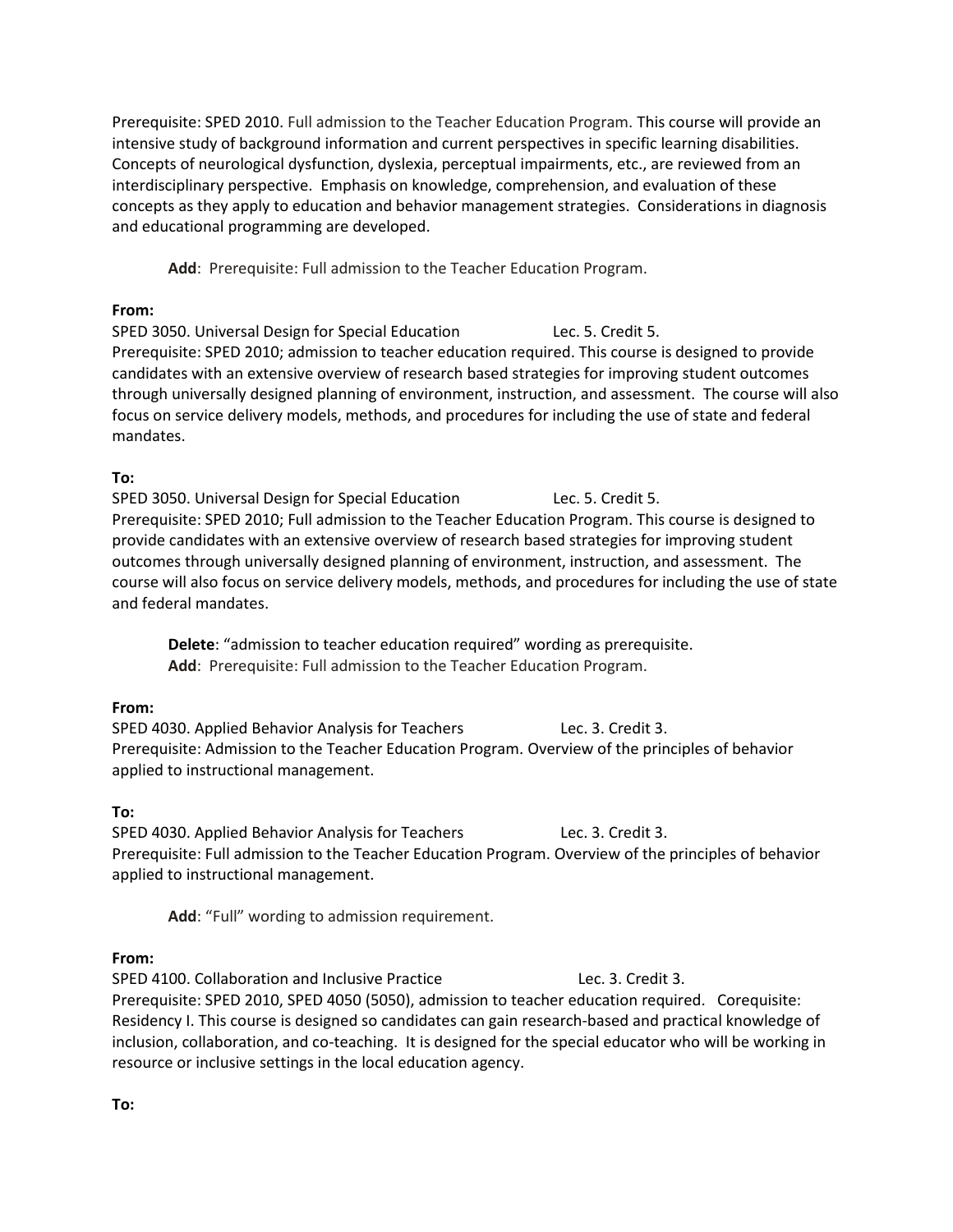SPED 4100. Collaboration and Inclusive Practice Lec. 3. Credit 3.

Prerequisite: SPED 2010, SPED 4050 (5050), Full admission to the Teacher Education Program. Corequisite: Residency I. This course is designed so candidates can gain research-based and practical knowledge of inclusion, collaboration, and co-teaching. It is designed for the special educator who will be working in resource or inclusive settings in the local education agency.

**Delete**: "admission to teacher education required" wording as prerequisite. **Add**: Prerequisite: Full admission to the Teacher Education Program.

## **From:**

SPED 4200(5200). Teaching Students with Autism Spectrum Disorders Lec. 3. Credit 3. Within the context of persons with ASD, this course is designed to provide the student with a model of the teaching process progressing from identification, to instructional design, to the use of researchvalidated methods for instructional delivery and the provision of needed educational, social, academic, and behavioral supports.

## **To:**

SPED 4200(5200). Teaching Students with Autism Spectrum Disorders Lec. 3. Credit 3. Prerequisite: Full admission to the Teacher Education Program. Within the context of persons with ASD, this course is designed to provide the student with a model of the teaching process progressing from identification, to instructional design, to the use of research-validated methods for instructional delivery and the provision of needed educational, social, academic, and behavioral supports.

**Add**: Prerequisite: Full admission to the Teacher Education Program.

#### **From:**

SPED 4870. Student Teaching I Credit 5. Corequisite: SPED 4880 and SPED 4890. Activities directly related to teaching performance; planning and presenting lessons, directing study, and managing the classroom. A grade of B is required to meet degree requirements.

## **To:**

SPED 4870. Student Teaching I Credit 5. Prerequisite: Full admission to the Teacher Education Program. Corequisite: SPED 4880 and SPED 4890. Activities directly related to teaching performance; planning and presenting lessons, directing study, and managing the classroom. A *minimum* grade of B is required to meet degree requirements.

**Add**: Prerequisite: Full admission to the Teacher Education Program.

#### **From:**

SPED 4871. Residency I Credit 5.

Prerequisite: FOED 3810 grade "B" or better. Performance based clinical experience in authentic settings involving planning appropriate instruction based on student's needs, creating a positive learning environment, communicating and collaborating with colleagues and others, effectively assessing student learning and reflecting on practice. A *minimum* grade of B is required to meet degree requirements.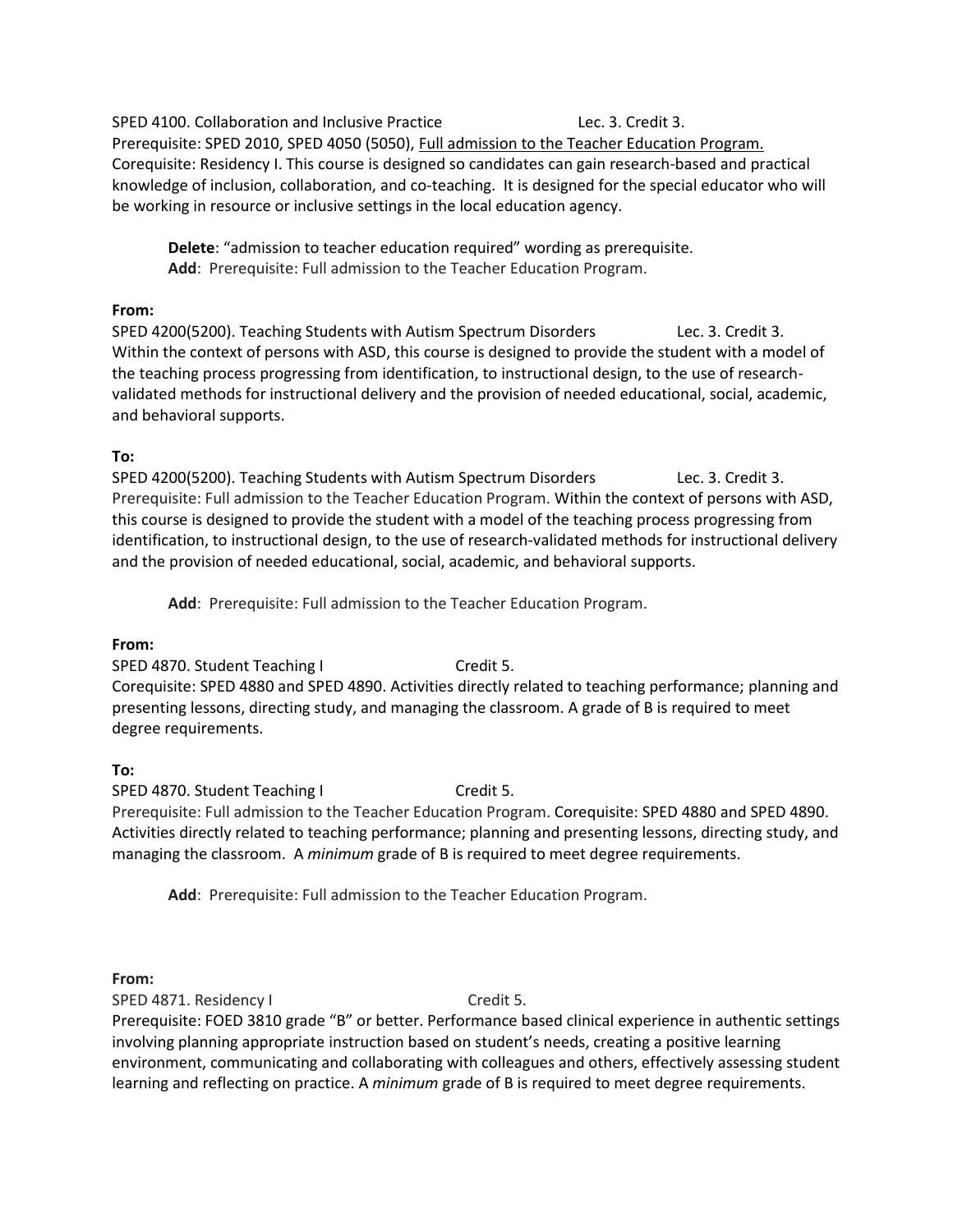**To:**

SPED 4871. Residency I Credit 5. Prerequisite: FOED 3810 grade "B" or better, Full admission to the Teacher Education Program and full admission to Residency I. Corequisite: SPED 4872. Performance based clinical experience in authentic settings involving planning appropriate instruction based on student's needs, creating a positive learning environment, communicating and collaborating with colleagues and others, effectively assessing student learning and reflecting on practice. A minimum grade of B is required to meet degree requirements.

**Add**: Prerequisite: Full admission to the Teacher Education Program and full admission to Residency I. Corequisite: SPED 4872. Add word "minimum" to grade requirement for class.

## **From:**

SPED 4872. Professional Seminar I Credit 5. Corequisite: SPED 4871. Seminar for residency I candidates to develop curriculum, identify effective instructional strategies, and implement appropriate assessment methods to support and meet the needs of all learners.

## **To:**

SPED 4872. Professional Seminar I Credit 5. Prerequisite: Full admission to the Teacher Education Program. Corequisite: SPED 4871. Seminar for residency I candidates to develop curriculum, identify effective instructional strategies, and implement appropriate assessment methods to support and meet the needs of all learners.

**Add**: Prerequisite: Full admission to the Teacher Education Program.

## **From:**

SPED 4880. Student Teaching II Credit 5. Corequisite: SPED 4870 and SPED 4890. Continuation of SPED 4870 in a different setting. A grade of B is required to meet degree requirements.

## **To:**

SPED 4880. Student Teaching II Credit 5. Prerequisite: Full admission to the Teacher Education Program. Corequisite: SPED 4870 and SPED 4890. Continuation of SPED 4870 in a different setting. A *minimum* grade of B is required to meet degree requirements.

**Add**: Prerequisite: Full admission to the Teacher Education Program.

## **From:**

SPED 4881. Residency II Credit 10.

Prerequisite: SPED 4871 with a grade of B. Performance based full time clinical experience in authentic settings involving planning appropriate instruction based on student's needs, demonstrating effective instructional strategies, creating a positive learning environment, communicating and collaborating with colleagues and others, effectively assessing student learning and reflecting on practice.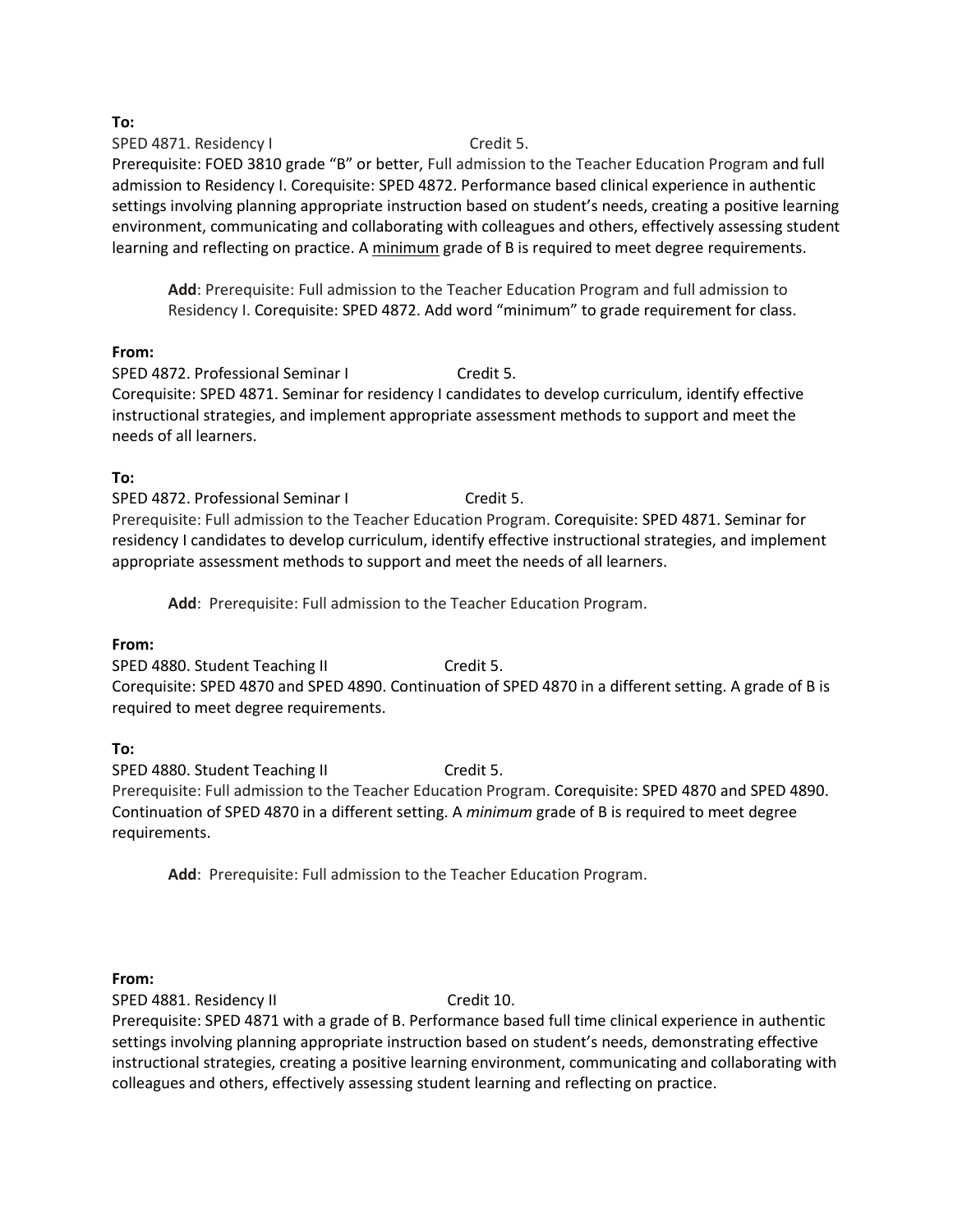**To:**

SPED 4881. Residency II Credit 10.

Prerequisite: SPED 4871 with a grade of B, and Full admission to the Teacher Education Program. Performance based full time clinical experience in authentic settings involving planning appropriate instruction based on student's needs, demonstrating effective instructional strategies, creating a positive learning environment, communicating and collaborating with colleagues and others, effectively assessing student learning and reflecting on practice. A minimum grade of B is required to meet degree requirements.

**Add**: Prerequisite: and Full admission to the Teacher Education Program. Add "A minimum grade of B is required to meet degree requirements." statement to description.

#### **From:**

SPED 4882. Professional Seminar II Credit 2. Corequisite: SPED 4881. Seminar for residency II candidates supporting professional development in areas of planning, assessment, instruction, classroom management, communication and reflection.

## **To:**

SPED 4882. Professional Seminar II Credit 2. Prerequisite: Full admission to the Teacher Education Program. Corequisite: SPED 4881. Seminar for residency II candidates supporting professional development in areas of planning, assessment, instruction, classroom management, communication and reflection.

**Add**: Prerequisite: Full admission to the Teacher Education Program.

## **From:**

SPED 4890. Seminar: Education and Society Credit 2. Corequisite: SPED 4870 and SPED 4880. Seminar on issues related to the interrelationships among school, culture, and society; a historical, philosophical, and sociological analysis.

## **To:**

SPED 4890. Seminar: Education and Society Credit 2. Prerequisite: Full admission to the Teacher Education Program. Corequisite: SPED 4870 and SPED 4880. Seminar on issues related to the interrelationships among school, culture, and society; a historical, philosophical, and sociological analysis.

**Add**: Prerequisite: Full admission to the Teacher Education Program.

**Motion.** Dr. Wendt moved to approve the changes effective Fall 2015. The motion was seconded by Dr. Killman.

Ms. Burgess suggested adding the word "minimum" to the sentence "A *minimum* grade of B is required to meet degree requirements" to ECSP 4870; ECSP 4880; ELED 4881; ECED 4870; SEED 4881; SPED 4870; SPED 4880. (Changes are shown in italics in the description changes)

Dr. Wendt and Dr. Killman accepted this as a friendly amendment to the motion. A vote was taken and the motion carried.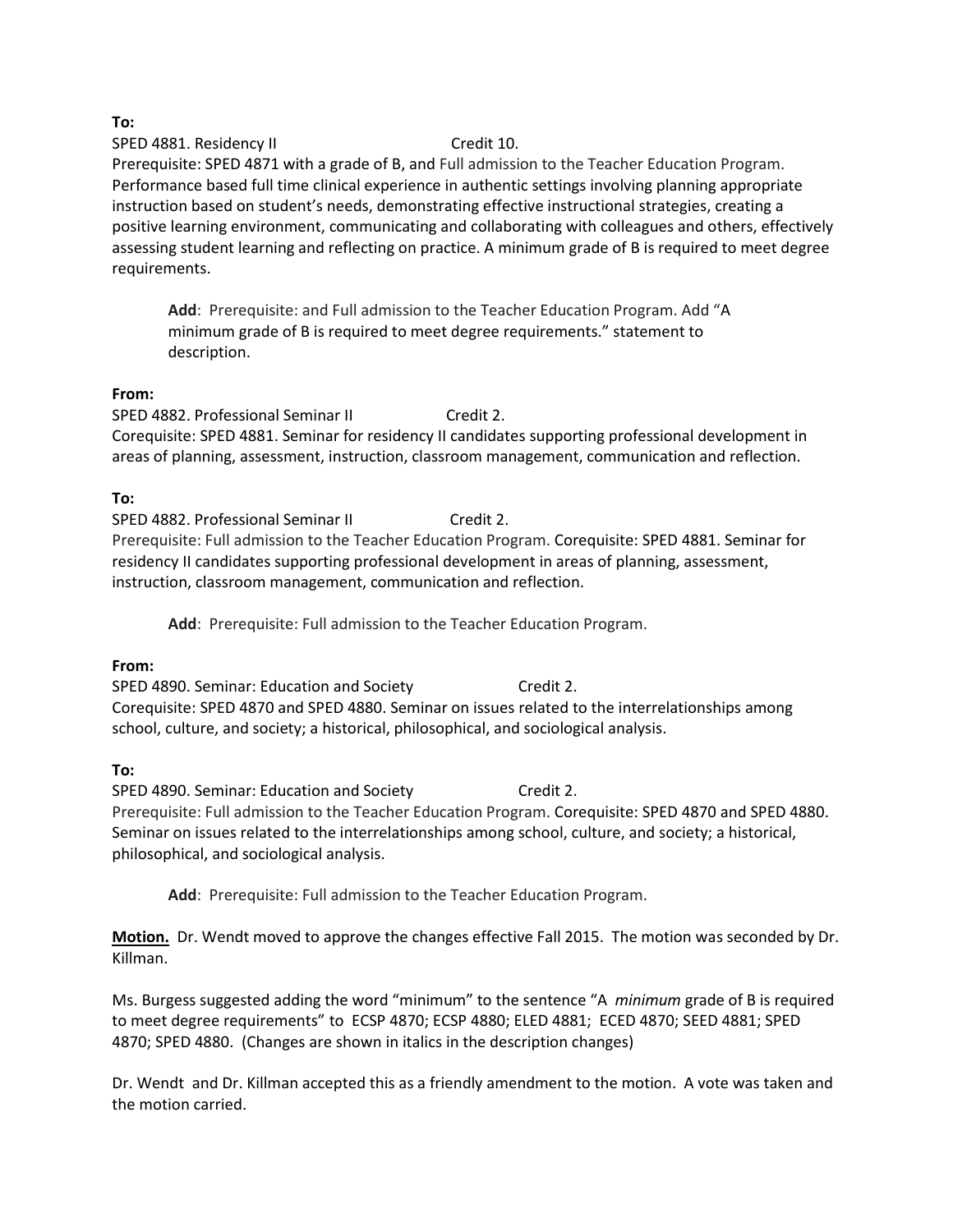#### **11. Approval of Curriculum Changes from the School of Agriculture**

In a three memorandums dated September 9 and 19, 2014, approval was requested for the following:

Curriculum Changes – Agricultural Engineering Technology (Sept. 9 memo) **From:** Upper-division Agriculture Electives Credit 6<sup>2</sup>

Attached footnote: No more than one course from any Agriculture discipline. (AGBE, AGED, AGET, AGHT, AGRN, and ANS)

**To**: Upper-division Agriculture Electives Credit 6 <sup>2</sup> Attached footnote: <sup>2</sup> Select course from any Agriculture discipline.

**From**: AGBE 4030 - Agribusiness Management

**To:** BMGT 3510 – Management and Organization Behavior

**Motion.** Dr. Bruce Greene, representing Dr. Mullens, moved to approve the change effective Fall 2015. The motion was seconded by Dr. Anderson and carried.

Curriculum Change – Animal Science (ANSC) (Sept. 19 memo) ADDITIONS: Required 3-credit course, ANS 3310, Meat, Dairy, and Poultry Products

CHANGES:

From: Required 6-credits in Upper Division Agriculture Elective from any agriculture discipline (AGBE, AGED, AGET, AGHT, AGRN and ANS)

*Attached footnote: <sup>2</sup>No more than one course from any agriculture discipline. (AGBE, AGED, AGET, AGHT, AGRN and ANS)*

To: Required 3-credits in Upper Division Agriculture Elective from any agriculture discipline (AGBE, AGED, AGET, AGHT, AGRN, ANS and ATOU)

*Attached footnote: <sup>2</sup> Upper division course from any agriculture discipline. (AGBE, AGED, AGET, AGHT, AGRN, ANS and ATOU)*

From: Mathematics (6-7 hrs) Select two; 1130, 1530, 1630, 1830, 1910

- To: Mathematics (6 hrs) Select two; 1130, 1530, 1630, 1830
- From: **Chemistry (11 – 12 hrs)** 1010 or 1110 1020 or 1120 CHEM 3005 or 3710
- To: **Chemistry (12 hrs)** 1010 or 1110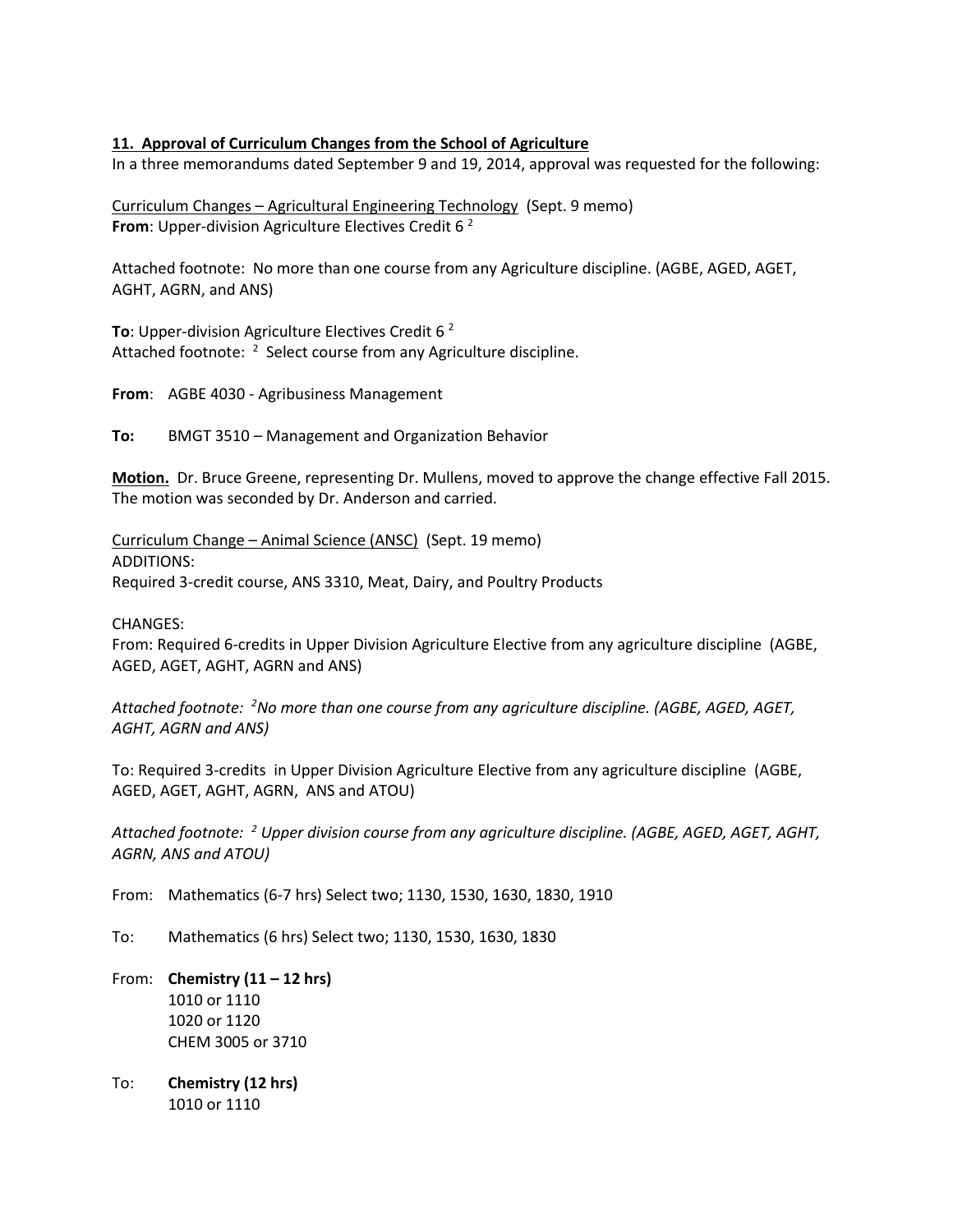1020 or 11203

CHEM 3005

From: Computer **Science (3 hrs)** 1100 or DS 2810 3 To: Computer **Science (3 hrs)** DS 2810 3

From: Electives (3 - 5 hrs)

To: Electives (3 hrs)

**Motion.** Dr. Greene moved to approve the changes effective Fall 2015. The motion was seconded by Dr. Anderson and carried.

Curriculum Change – Animal Science (ANS2) Pre-Veterinary Science (Sept. 19 memo) ADDITIONS: Required 3-credit course, ANS 3330, Anatomy and Physiology of Livestock Animals

DELETIONS:

Required 3-credit course in an Upper Division Agriculture Elective from any agriculture discipline (AGBE, AGED, AGET, AGHT, AGRN and ANS)

*Attached footnote: <sup>1</sup>No more than one course from any agriculture discipline. (AGBE, AGED, AGET, AGHT, AGRN and ANS)*

CHANGES:

From: Mathematics (6-7 hrs) Select two; 1130, 1530, 1630, 1830, 1910

To: Mathematics (6 hrs) Select two; 1130, 1530, 1630, 1830

**Motion.** Dr. Greene moved to approve the changes effective Fall 2015. The motion was seconded by Dr. Anderson and carried.

**12. Approval of Course and Curriculum Changes from the Department of Biology** In a memorandum dated October 9, 2014, approval was requested for the following:

Course Changes:

Add BIOL 2110 (General Botany) as a prerequisite to BIOL 4330/5330 (Plant Ecology) FROM:

BIOL 4330/5330 - Plant Ecology Lec. 2. Lab. 3. Credit 3.

Prerequisite: [BIOL 3130](http://catalog.tntech.edu/content.php?filter%5B27%5D=BIOL&filter%5B29%5D=&filter%5Bcourse_type%5D=-1&filter%5Bkeyword%5D=&filter%5B32%5D=1&filter%5Bcpage%5D=1&cur_cat_oid=16&expand=&navoid=3028&search_database=Filter&filter%5Bexact_match%5D=1#tt5364) or [WFS 3130](http://catalog.tntech.edu/content.php?filter%5B27%5D=BIOL&filter%5B29%5D=&filter%5Bcourse_type%5D=-1&filter%5Bkeyword%5D=&filter%5B32%5D=1&filter%5Bcpage%5D=1&cur_cat_oid=16&expand=&navoid=3028&search_database=Filter&filter%5Bexact_match%5D=1#tt316) . Biotic and abiotic factors affecting the distribution and abundance of plant species and the role of plants in ecosystem structure and function.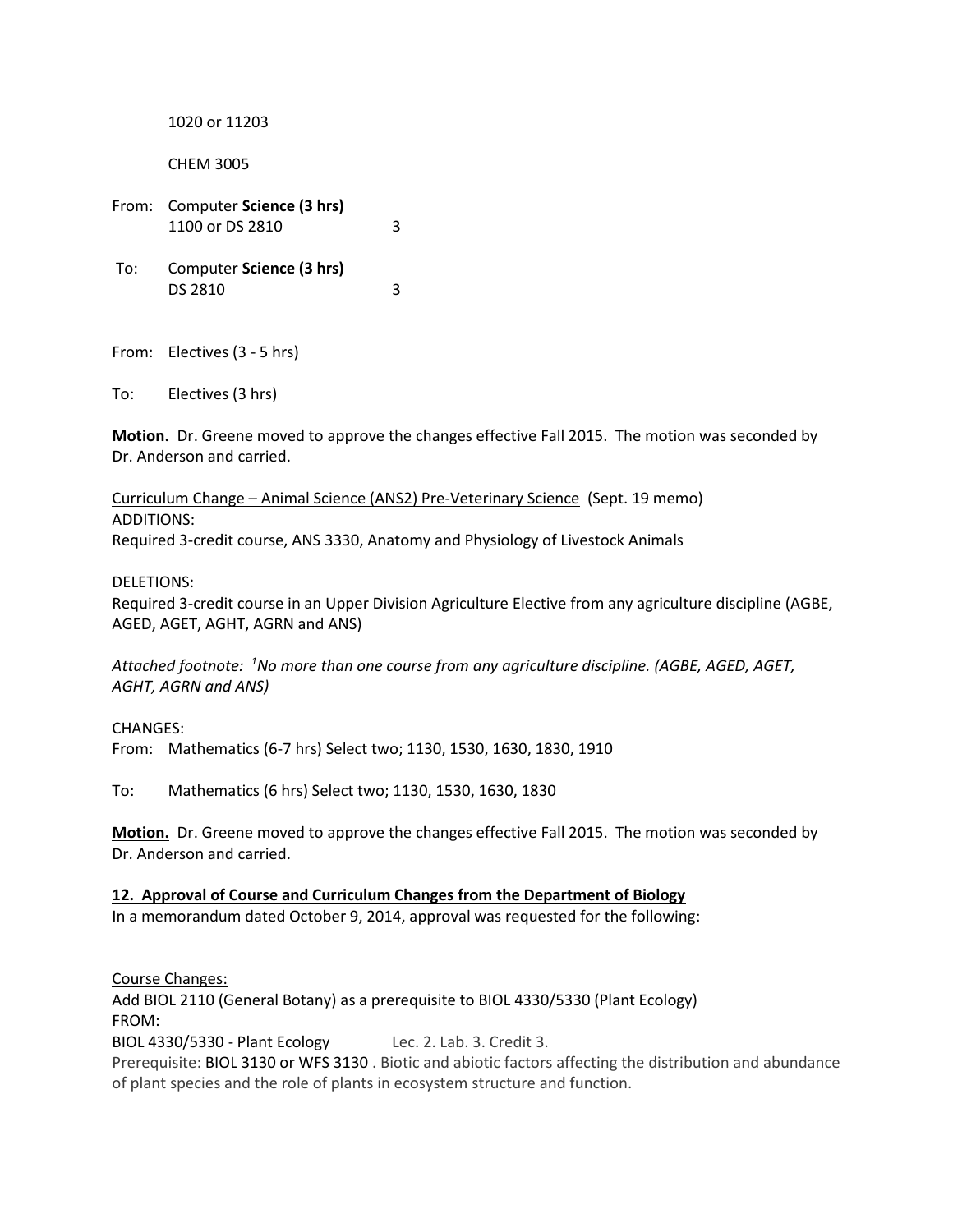TO:

BIOL 4330/5330 - Plant Ecology Lec. 2. Lab. 3. Credit 3.

Prerequisite: BIOL 2110 and [BIOL/WFS 3130.](http://catalog.tntech.edu/content.php?filter%5B27%5D=BIOL&filter%5B29%5D=&filter%5Bcourse_type%5D=-1&filter%5Bkeyword%5D=&filter%5B32%5D=1&filter%5Bcpage%5D=1&cur_cat_oid=16&expand=&navoid=3028&search_database=Filter&filter%5Bexact_match%5D=1#tt5364) Biotic and abiotic factors affecting the distribution and abundance of plant species and the role of plants in ecosystem structure and function.

**Motion.** Dr. Kissell moved to approve the changes effective Fall 2015. The motion was seconded by Dr. Mills and carried.

## Curriculum Changes:

Add AGRN 3210/3220 (Soils and Soils Laboratory) to the list of directed electives for the Environmental Biology Concentration in the Biology degree.

FROM: [BIOL 4330 \(5330\) -](http://catalog.tntech.edu/preview_program.php?catoid=16&poid=1714&returnto=2881) Plant Ecology Credit: 3. Or [GEOL 4150 \(5150\) -](http://catalog.tntech.edu/preview_program.php?catoid=16&poid=1714&returnto=2881) Geomorphology Credit: 4. Or [GEOL 4711 \(5711\) -](http://catalog.tntech.edu/preview_program.php?catoid=16&poid=1714&returnto=2881) Hydrogeology Credit: 4.

TO: [BIOL 4330 \(5330\) -](http://catalog.tntech.edu/preview_program.php?catoid=16&poid=1714&returnto=2881) Plant Ecology Credit: 3. Or [GEOL 4150 \(5150\) -](http://catalog.tntech.edu/preview_program.php?catoid=16&poid=1714&returnto=2881) Geomorphology Credit: 4. Or [GEOL 4711 \(5711\) -](http://catalog.tntech.edu/preview_program.php?catoid=16&poid=1714&returnto=2881) Hydrogeology Credit: 4. Or AGRN 3210 and AGRN 3220 – Soils and Soils Laboratory Credit: 4

**Motion.** Dr. Kissell moved to approve the changes effective Fall 2015. The motion was seconded by Dr. Groundland and carried.

## **13. Approval of Course Changes from the Department of Chemistry**

In a memorandum dated October 9, 2014, approval was requested for the following:

Course Changes:

From:

a) Undergrad version

**CHEM 4650 (5650) - General Biochemistry Laboratory** Spring. Lab. 6. Credit 2.

Prerequisite: CHEM 4610 (5610) General Biochemistry or concurrent enrollment. Laboratory techniques associated with contemporary general biochemistry to include buffer preparation, pKa determination, amino acid analysis, protein expression, separation and purification techniques, protein determination, enzymology, equilibrium and binding constant determinations, and carbohydrate analysis. The CHEM 5650 student will engage in additional procedures in some of the experiments.

#### b) Graduate version

## **CHEM 4650 (5650) - General Biochemistry Laboratory** Spring. Lab. 6. Cr. 2.

Prerequisite: CHEM 4620 (5620) or concurrent enrollment. Laboratory techniques associated with contemporary general biochemistry to include buffer preparation, pKa determination, amino acid analysis, protein expression, separation and purification techniques, protein determination, enzymology, equilibrium and binding constant determination and carbohydrate analysis. Students enrolled in the 5000-level course will be required to complete additional work as stated in the syllabus.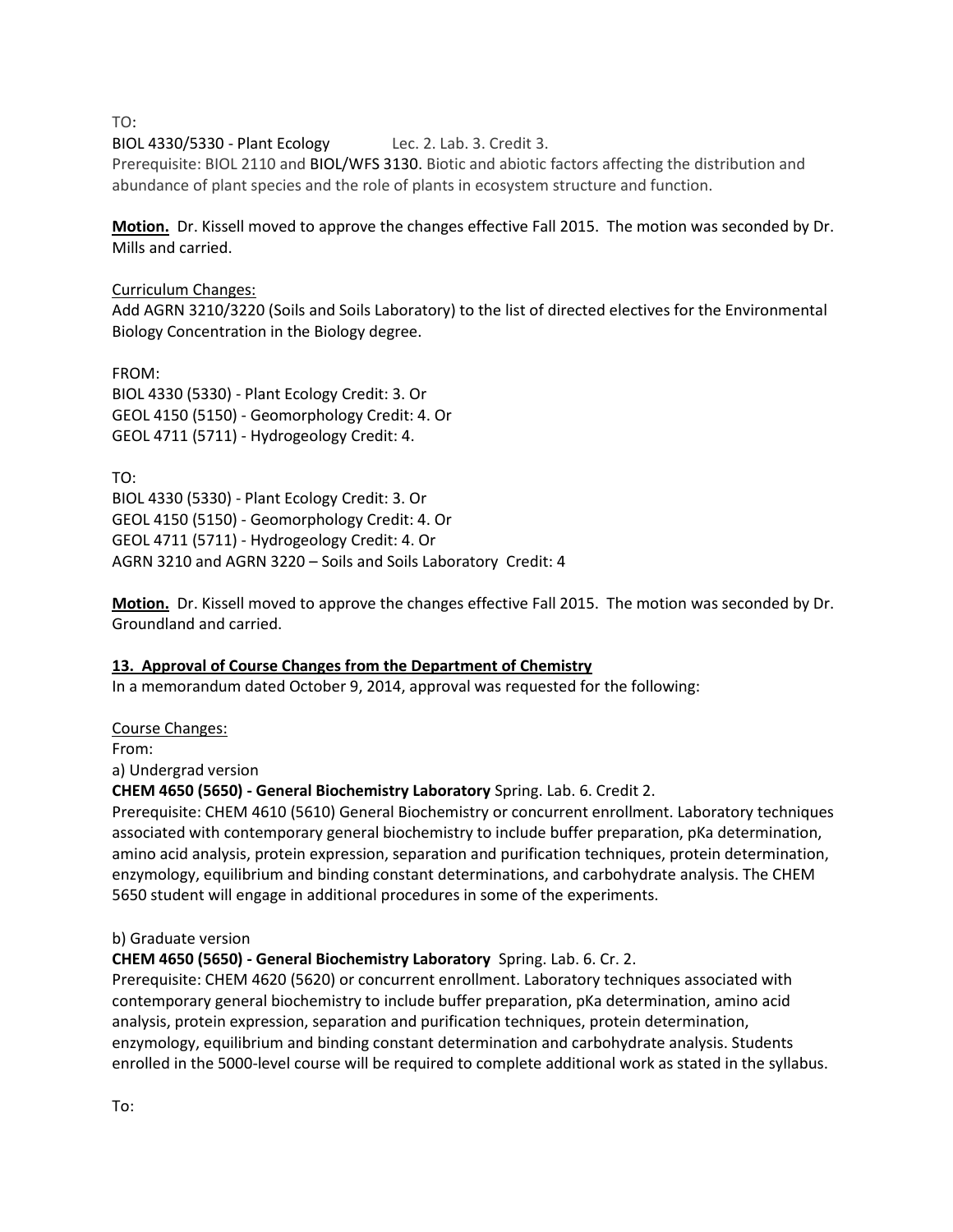#### **CHEM 4650 (5650) - General Biochemistry Laboratory** Fall, Spring. Lab. 6. Credit 2.

Prerequisite: CHEM 4610 (5610) or CHEM 4300. Laboratory techniques associated with contemporary general biochemistry to include buffer preparation, pKa determination, amino acid analysis, protein expression, separation and purification techniques, protein determination, enzymology, equilibrium and binding constant determinations, and carbohydrate analysis. The CHEM 5650 student will engage in additional procedures in some of the experiments.

**Motion.** Dr. Boles moved to approve the changes effective Fall 2015. The motion was seconded by Dr. Frye and carried.

**14. Approval of Course Additions, Deletions and Curriculum Changes from the Department of English** In a memorandum dated October 1, 2014, approval was requested for the following:

#### Course Additions:

THEA 2155. Voice and Diction Spring (O) Lec. 3. Credit 3. Lecture, interactive course covering basic elements of voice production and articulation.

THEA 2200. Stagecraft. Lec. 3. Credit 3. Lecture-laboratory covering basic elements of scenery construction, painting, lighting, stage-properties, and costuming.

THEA 3200. Theatrical Design. Lec. 3. Credit 3. Prerequisite: THEA 2200. THEA 3200 will explore the history, components, and creation of theatrical design. Students will gain a full understanding of the design process and concepts of scenic, lighting, costumes, and sound design. Lectures will provide the background knowledge, while the projects will provide the hands-on design experience.

Course Deletions: THEA 2150. Oral Interpretation of Literature. Lec. 3 Credit 3. THEA 3300. Stagecraft. Lec. 3. Credit 3.

#### Curriculum Changes:

In the sophomore year of the Dramatic Arts Concentration curriculum, delete ENGL 3820 and replace it with THEA 2200.

In the junior year of the Dramatic Arts Concentration curriculum, delete THEA 3300 and replace it with THEA 3200.

In the junior of the Dramatic Arts Concentration curriculum, add ENGL 3820. Change the number of elective hours from nine to six.

Delete THEA 2150 from the list of THEA Directed Electives.

Add THEA 2155 to the list of THEA Directed Electives.

**Motion.** Dr. Pelton moved to approve the changes effective Fall 2015. The motion was seconded by Dr. Barnes and carried.

**15. Approval of Course Additions from the Department of Communication**

In a memorandum dated August 20, 2014, approval was requested for the following: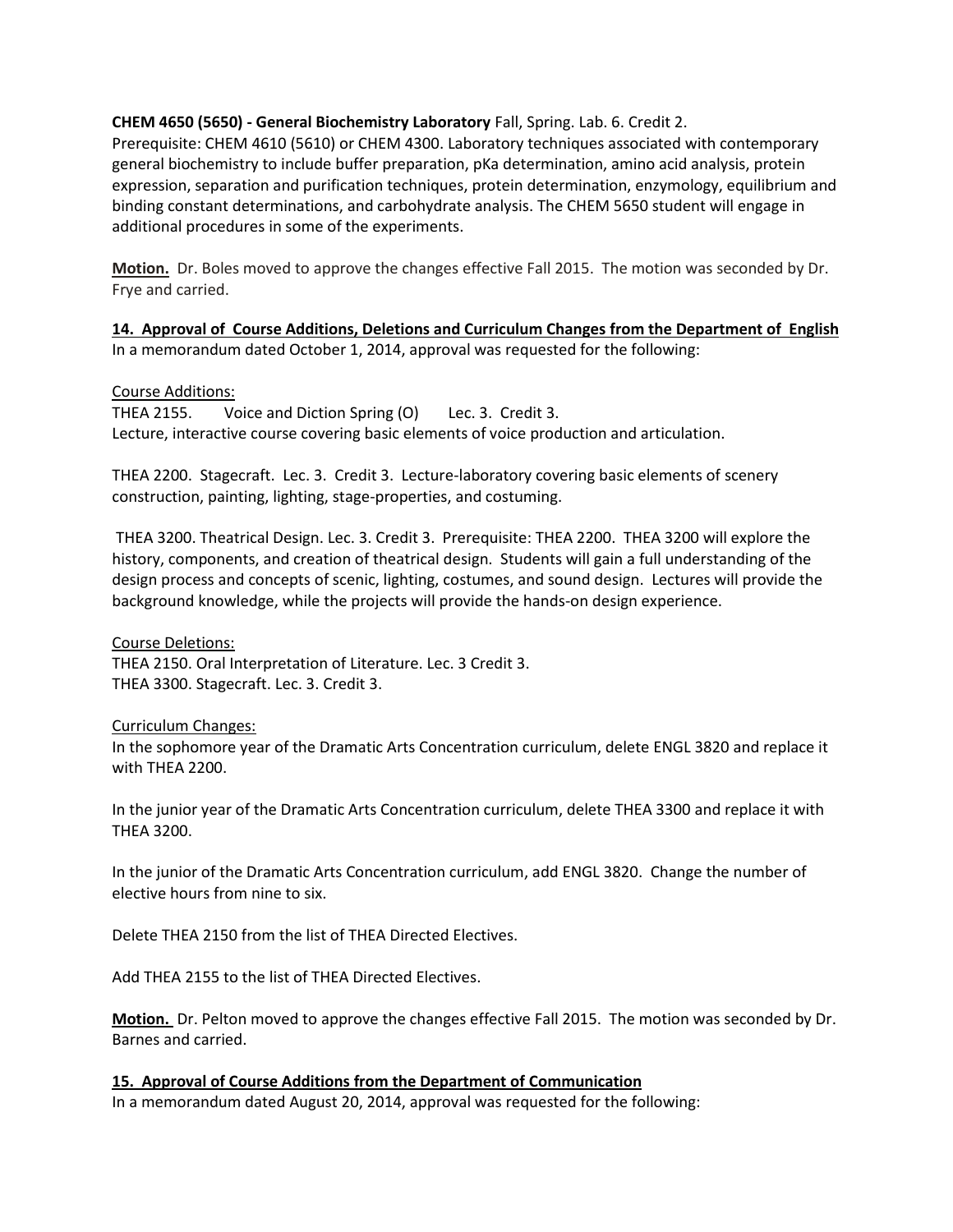Course Additions:

SPCH 4900. Independent Study in Communication Credit 3. Prerequisite: SPCH 2410. Directed readings and research for students desiring to work on topics of individual interest beyond the course offerings. Students may not take more than 6 hours TOTAL of the Independent Study toward degree requirements.

SPCH 4901. Independent Study in Communication Credit 6. Prerequisite: SPCH 2410. Directed readings and research for students desiring to work on topics of individual interest beyond the course offerings. Students may not take more than 6 hours TOTAL of the Independent Study toward degree requirements

#### SPCH 4850. Internship Credit 3.

Prerequisite: SPCH 2410. A supervised experience in a professional or career setting including: Communication Pedagogy, Debate, Interpersonal, Organizational, Public Relations, and Public Speaking. Students may not take more than 6 hours TOTAL of the Internship toward degree requirements.

SPCH 4851. Internship Credit 6. Prerequisite: SPCH 2410. A supervised experience in a professional or career setting including: Communication Pedagogy, Debate, Interpersonal, Organizational, Public Relations, and Public Speaking. Students may not take more than 6 hours TOTAL of the Internship toward degree requirements.

**Motion.** Dr. Wilson moved to approve the additions effective Fall 2015. The motion was seconded by Dr. Groundland and carried.

## **16. Approval of Curriculum Change from the Department of Psychology**

In a memorandum dated October 6, 2014, approval was requested for the following:

## Curriculum Change:

FROM:

Students select one from the following courses:

PSY 3140 – Experimental Social Psychology Lec. 2. Lab. 2. Credit 3.

Prerequisite: PSY 3110. Experimental testing of theories and models, experimental social designs and problems, and assigned and original laboratory projects.

3150 – Cognitive Psychology Lec. 2. Lab. 2. Credit 3. Prerequisite: PSY 2010. Experimental methods used in the study of memory, thinking and cognition.

PSY 3160 – Applied Research Methods Lec. 2. Lab. 2. Credit 3. Prerequisite: PSY 3010. Examination of methods used to research psychological questions of an applied nature in specialties such as industrial, health, consumer, and community psychology. Topics include survey, evaluation, and quasi-experimental research methods.

4140 – Heath Psychology Lec. 2. Lab. 2. Credit 3. Prerequisite: PSY 3110. Biopsychosocial approach to examining how stress, personality and lifestyle are related to physical health. Students will experientially explore a variety of coping strategies and relaxation techniques geared toward self-assessment and understanding. Students enrolled in the 5000 level course will be required to complete additional work as stated in the syllabus.